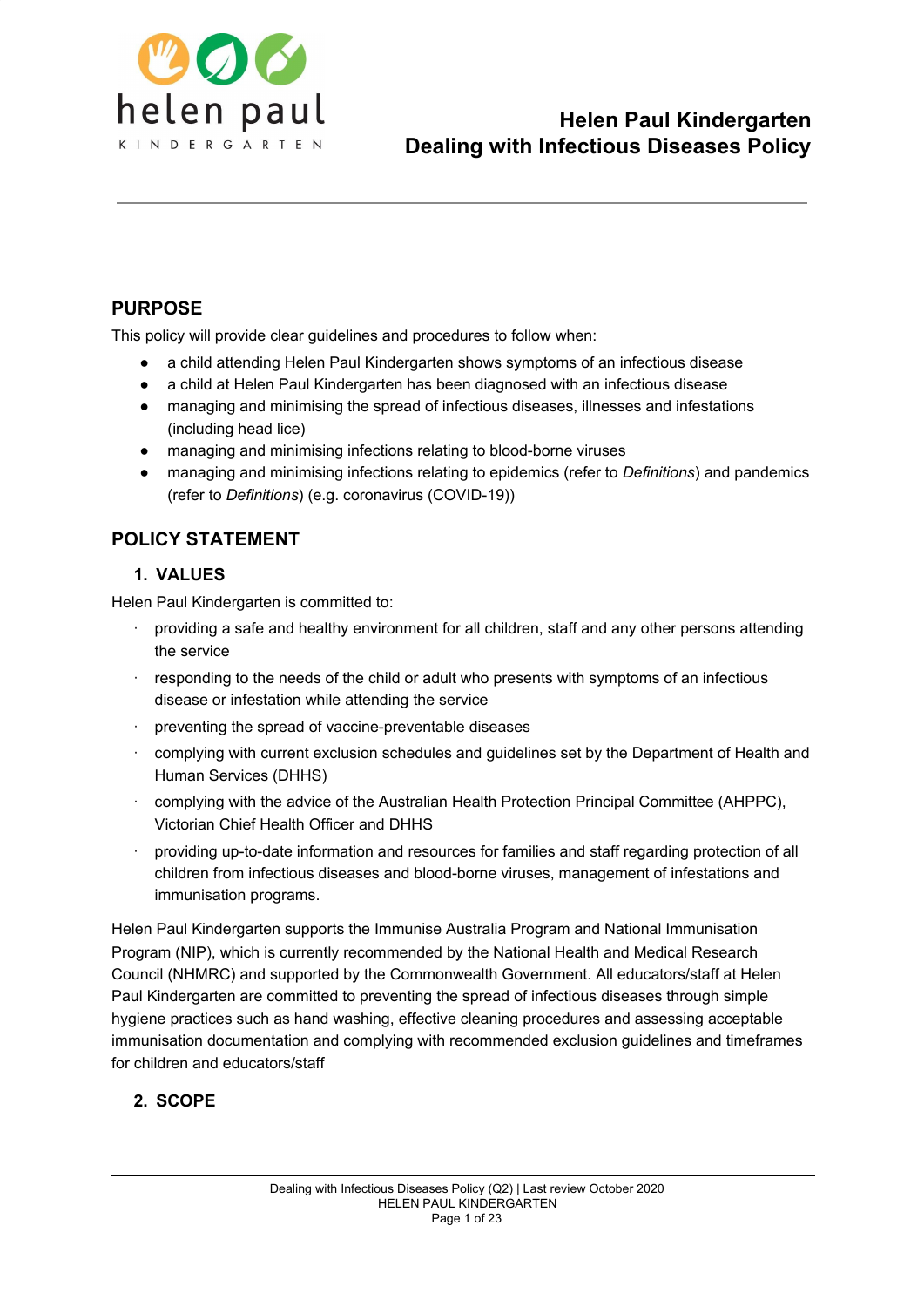

This policy applies to the Approved Provider, Person with Management or Control, Nominated Supervisor, Person in day-to-day Charge, staff, students on placement, volunteers, parents/guardians, children and others attending the programs and activities of Helen Paul Kindergarten, including during offsite excursions and activities.

### **3. BACKGROUND AND LEGISLATION**

#### **Background**

Infectious diseases are common in children. Infectious diseases such as the Chicken Pox, Common Cold, Measles and Mumps, are common in children and adults are also susceptible.

Children are at a greater risk of exposure to infections in a children's service than at home due to the amount of time spent with a large number of other children.

The DHHS publishes the *Minimum Period of Exclusion from Primary Schools and Children's Services Centres for Infectious Diseases Cases and Contacts*, to assist in protecting the public by preventing, or containing, outbreaks of infectious conditions common in schools and children's services and is regulated by the *Public Health and Wellbeing Regulations 2019*.

During an epidemic or pandemic, further instruction and guidance may be issued by the DHHS and the Australian Health Protection Principal Committee (AHPPC).

An approved service must take reasonable steps to prevent the spread of infectious diseases at the service, and ensure that the parent/guardian, authorised nominee or emergency contact of each child enrolled at the service is notified of the occurrence of an infectious disease as soon as possible. The service must have policies and procedures in place for dealing with infectious diseases (Regulation 88 of the *Education and Care Services National Regulations 2011*). The service has a duty of care to ensure that everyone attending the service is provided with a high level of protection during all hours that the service is in operation. Protection can include:

- · notifying (as soon as practicable) children, families and educators/staff when an excludable illness/disease is detected at the service
- · complying with relevant health department exclusion guidelines, advice and information
- increasing educator/staff awareness of cross-infection through physical contact with others.

The Victorian Government offers an immunisation program for children to assist in preventing the spread of infectious diseases. There is also the Immunise Australia Program and National Immunisation Program (NIP), which is currently recommended by the National Health and Medical Research Council (NHMRC) and supported by the Commonwealth Government.

Early childhood education and care services that are regulated under the *Education and Care Services National Law Act* 2010 have obligations under No Jab No Play legislation (*Public Health and Wellbeing Act 2008)*, including to request, assess and manage immunisation documentation and to assist parents/carers and families who may face difficulties in meeting the requirements (refer to *Enrolment and Orientation Policy)*.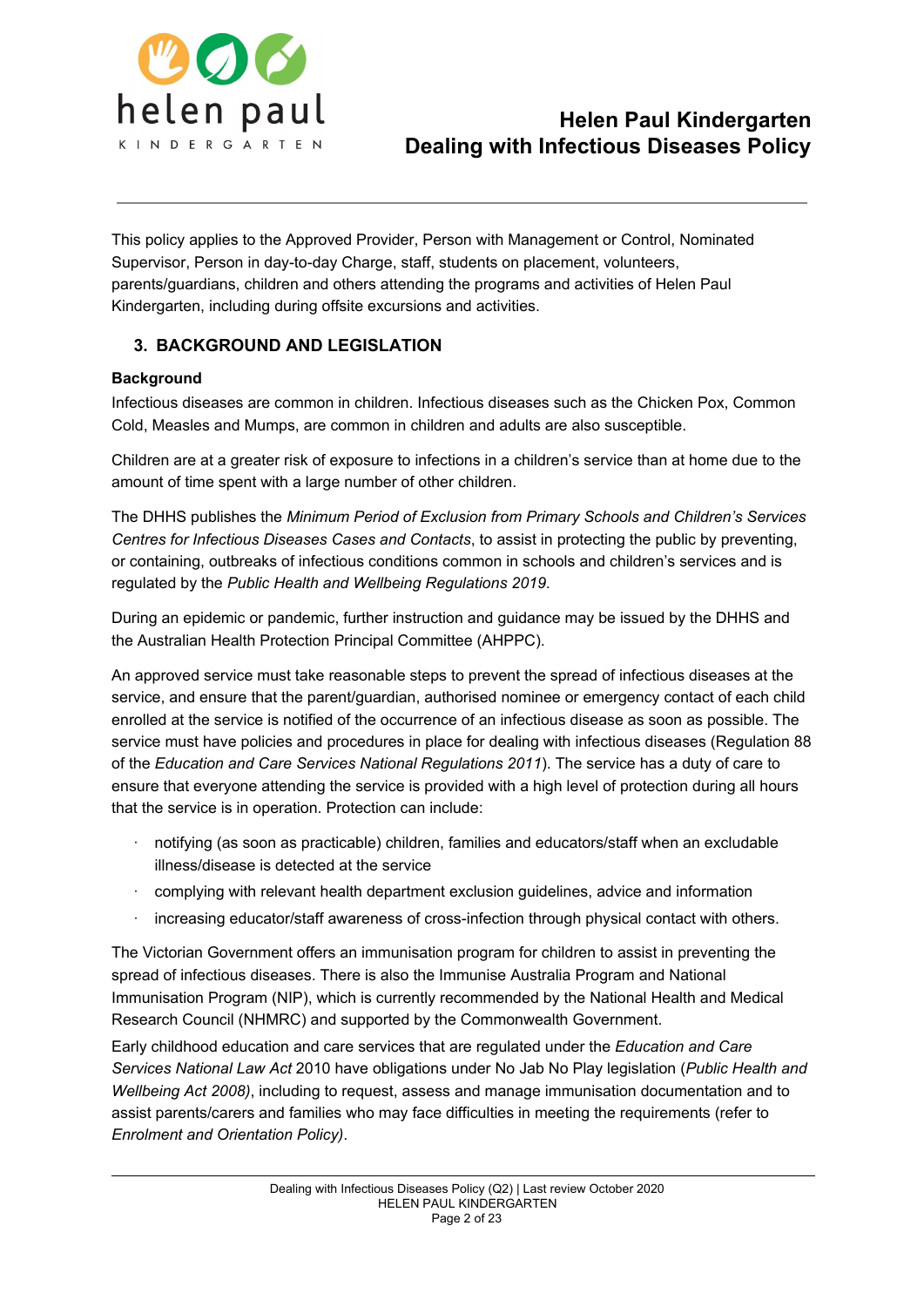

#### **Legislation and standards**

Relevant legislation and standards include but are not limited to:

- · *Education and Care Services National Law Act 2010*
- · *Education and Care Services National Regulations 2011*: Regulation 88
- · *Family Assistance Legislation Amendment (Jobs for Families Child Care Package) Act 2017*
- · *Health Records Act 2001*
- · *National Quality Standard*, Quality Area 2: Children's Health and Safety
- · *National Quality Standard*, Quality Area 6: Collaborative Partnerships with Families and **Communities**
- · *No Jab No Play Law (Vic)*
- · *Occupational Health and Safety Act 2004*
- · *Privacy and Data Protection Act 2014* (Vic)
- · *Privacy Act 1988* (Cwlth)
- · *Public Health and Wellbeing Act 2008*
- · *Public Health and Wellbeing Regulations 2019*

#### **4. DEFINITIONS**

The terms defined in this section relate specifically to this policy. For commonly used terms e.g. Approved Provider, Nominated Supervisor, Regulatory Authority etc. refer to the *General Definitions* section of the Policy Folder.

**Blood-borne virus (BBV):** A virus that is spread when blood from an infected person enters another person's bloodstream. Examples of blood-borne viruses include human immunodeficiency virus ([HIV](http://en.wikipedia.org/wiki/HIV))[,](http://en.wikipedia.org/wiki/Hepatitis_B) [hepatitis](http://en.wikipedia.org/wiki/Hepatitis_B) B, [hepatitis](http://en.wikipedia.org/wiki/Hepatitis_C) C and [v](http://en.wikipedia.org/wiki/Viral_hemorrhagic_fever)iral [haemorrhagic](http://en.wikipedia.org/wiki/Viral_hemorrhagic_fever) fevers. Where basic hygiene, safety, infection control and first aid procedures are followed, the risks of contracting a blood-borne virus are negligible.

**Communicable Disease Section:** Responsibility for communication and advice in relation to infectious diseases on behalf of the Secretary of the Victorian DHHS.

**Epidemic**: is an outbreak of a contagious disease that spreads rapidly and extensively, and affects many individuals simultaneously in an area or population.

**Exclusion:** Inability to attend or participate in the program at the service.

**Illness:** Any sickness and/or associated symptoms that affect the child's normal participation in the program at the service.

**Infection:** The invasion and multiplication of micro-organisms in bodily tissue.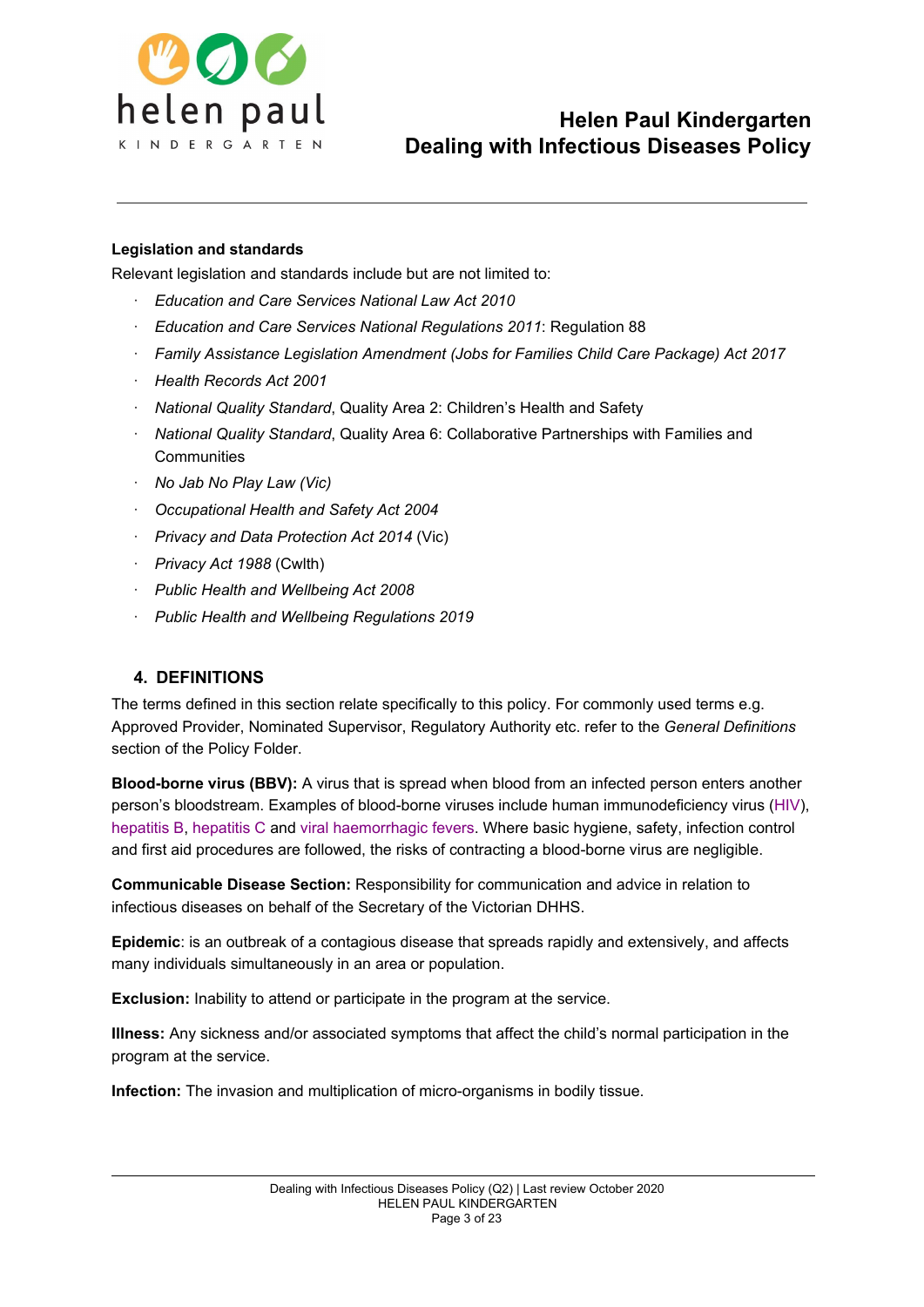

**Infestation:** The lodgement, development and reproduction of arthropods (such as head lice), either on the surface of the body of humans or animals, or in clothing.

**Infectious disease:** An infectious disease designated by the Communicable Disease Section (refer to *Definitions)*, Victorian DHHS as well as those listed in Schedule 7 of the *Public Health and Wellbeing Regulations 2019,* the Minimum Period of Exclusion from Primary Schools, Education and Care Service Premises and Children's Centres for Infectious Diseases Cases and Contacts.

**Medication:** Any substance, as defined in the *Therapeutic Goods Act 1989* (Cwlth), that is administered for the treatment of an illness or medical condition.

**Minimum exclusion period:** The minimum period for excluding any person from attending a children's service to prevent the spread of infectious diseases as specified in Schedule 7: Minimum Period of Exclusion from Primary Schools and Children's Services for Infectious Diseases Cases and Contacts of the *Public Health and Wellbeing Regulations 2019,* the. An infringement penalty for failure to exclude a child with, or exposed to, a specified infectious disease applies (applicable to a person in charge). The exclusion period table, published by the DHHS, can be accessed a[t](https://www2.health.vic.gov.au/public-health/infectious-diseases/school-exclusion/school-exclusion-table) [https://www2.health.vic.gov.au/public-health/infectious-diseases/school-exclusion/school-exclusion-ta](https://www2.health.vic.gov.au/public-health/infectious-diseases/school-exclusion/school-exclusion-table) [ble.](https://www2.health.vic.gov.au/public-health/infectious-diseases/school-exclusion/school-exclusion-table)

**Pandemic:** is an epidemic (refer to Definitions) occurring worldwide, or over a wide geographic area and affecting a large proportion of the population.

**Pediculosis:** Infestation of head lice that is transmitted by having head-to-head contact with another person who has head lice. Pediculosis does not contribute to the spread of any infectious diseases, and outbreaks of this condition are common in schools and childcare facilities.

**Serious incident:** A serious incident (regulation 12) is defined as any of the following:

- · the **death of a child** while being educated and cared for at the service or following an incident while being educated and cared for by the service
- · any **incident involving serious injury or trauma to a child** while the child is being educated and cared for, which:
	- a reasonable person would consider required urgent medical attention from a registered medical practitioner; or
	- the child attended or ought reasonably to have attended a hospital e.g. a broken limb\*
	- any **incident involving serious illness of a child** while that child is being educated and cared for by a service for which the child attended, or ought reasonably to have attended, a hospital e.g. severe asthma attack, seizure or anaphylaxis\*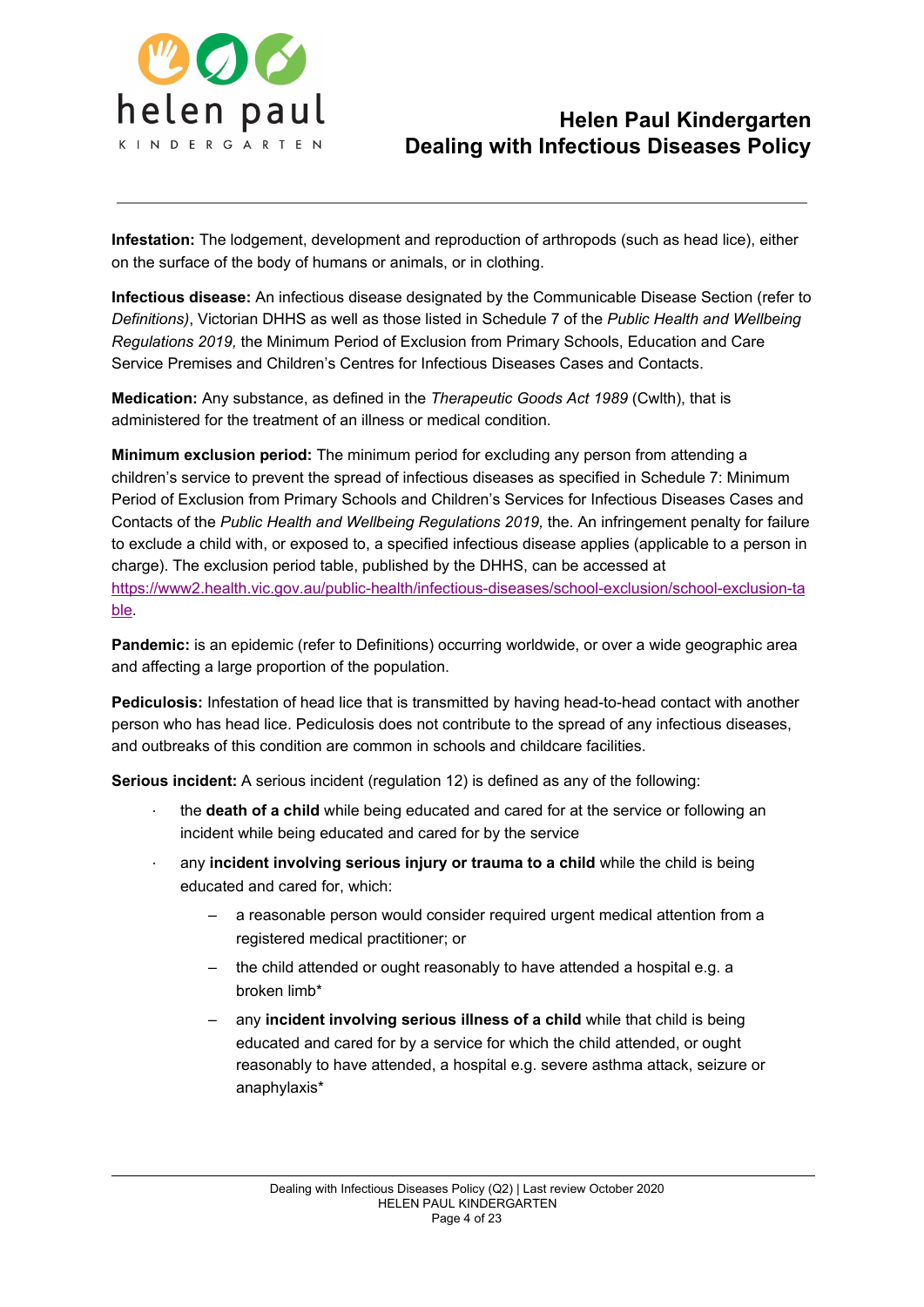

**NOTE:** In some cases (for example rural and remote locations) a General Practitioner conducts consultation from the hospital site. Only treatment related to serious injury, illness or trauma is required to be notified, not other health matters.

· any emergency for which **emergency services** attended

NOTE: This means an incident, situation or event where there is an imminent or severe risk to the health, safety or wellbeing of a person at an education and care service. It does not mean an incident where emergency services attended as a precaution.

- · a child appears to be **missing or cannot be accounted** for at the service
- · a child appears to have been **taken or removed** from the service in a manner that contravenes the National Regulations
- · a child was mistakenly **locked in or out of the service** premises or any part of the premises.

Notifications of serious incidents should be made to the regulatory authority (DET) through th[e](https://www.acecqa.gov.au/resources/national-quality-agenda-it-system) NQA IT [System.](https://www.acecqa.gov.au/resources/national-quality-agenda-it-system) If this is not practicable, the notification can be made initially in whatever way is best in the circumstances.

NOTE: some of the serious incidents above are also reportable incidents under the *Occupational Health and Safety Act 2004* and require notification to WorkSafe.

### **5. SOURCES AND RELATED POLICIES**

#### **Sources**

- · Communicable Disease Section, Public Health Group, Victorian Department of Health & Human Services (2011), *The Blue Book: Guidelines for the control of infectious diseases.* Available at[:](https://www2.health.vic.gov.au/about/publications/researchandreports/The-blue-book) <https://www2.health.vic.gov.au/about/publications/researchandreports/The-blue-book>
- · Communicable Disease Section, Victorian Department of Health & Human Services (2019), *A guide to the management and control of gastroenteritis outbreaks in children's centres*. Victorian Government, Melbourne[:](https://www2.health.vic.gov.au/about/publications/researchandreports/A-guide-to-the-management-and-control-of-gastroenteritis-outbreaks-in-childrens-centres) [https://www2.health.vic.gov.au/about/publications/researchandreports/A-guide-to-the-managem](https://www2.health.vic.gov.au/about/publications/researchandreports/A-guide-to-the-management-and-control-of-gastroenteritis-outbreaks-in-childrens-centres)
- [ent-and-control-of-gastroenteritis-outbreaks-in-childrens-centres](https://www2.health.vic.gov.au/about/publications/researchandreports/A-guide-to-the-management-and-control-of-gastroenteritis-outbreaks-in-childrens-centres) National Immunisation Program, Department of Health, Australian Government[:](https://www.health.gov.au/initiatives-and-programs/national-immunisation-program) <https://www.health.gov.au/initiatives-and-programs/national-immunisation-program>
- · Department of Health & Human Services, Victoria (2012) *Head lice management guidelines*[:](https://www2.health.vic.gov.au/about/publications/policiesandguidelines/Head-lice-management-guidelines) [https://www2.health.vic.gov.au/about/publications/policiesandguidelines/Head-lice-management](https://www2.health.vic.gov.au/about/publications/policiesandguidelines/Head-lice-management-guidelines) [-guidelines](https://www2.health.vic.gov.au/about/publications/policiesandguidelines/Head-lice-management-guidelines)
- · *Immunisation Enrolment Toolkit for early childhood services:* [https://www2.health.vic.gov.au/public-health/immunisation/vaccination-children/no-jab-no-play/i](https://www2.health.vic.gov.au/public-health/immunisation/vaccination-children/no-jab-no-play/immunisation-enrolment-toolkit) [mmunisation-enrolment-toolkit](https://www2.health.vic.gov.au/public-health/immunisation/vaccination-children/no-jab-no-play/immunisation-enrolment-toolkit)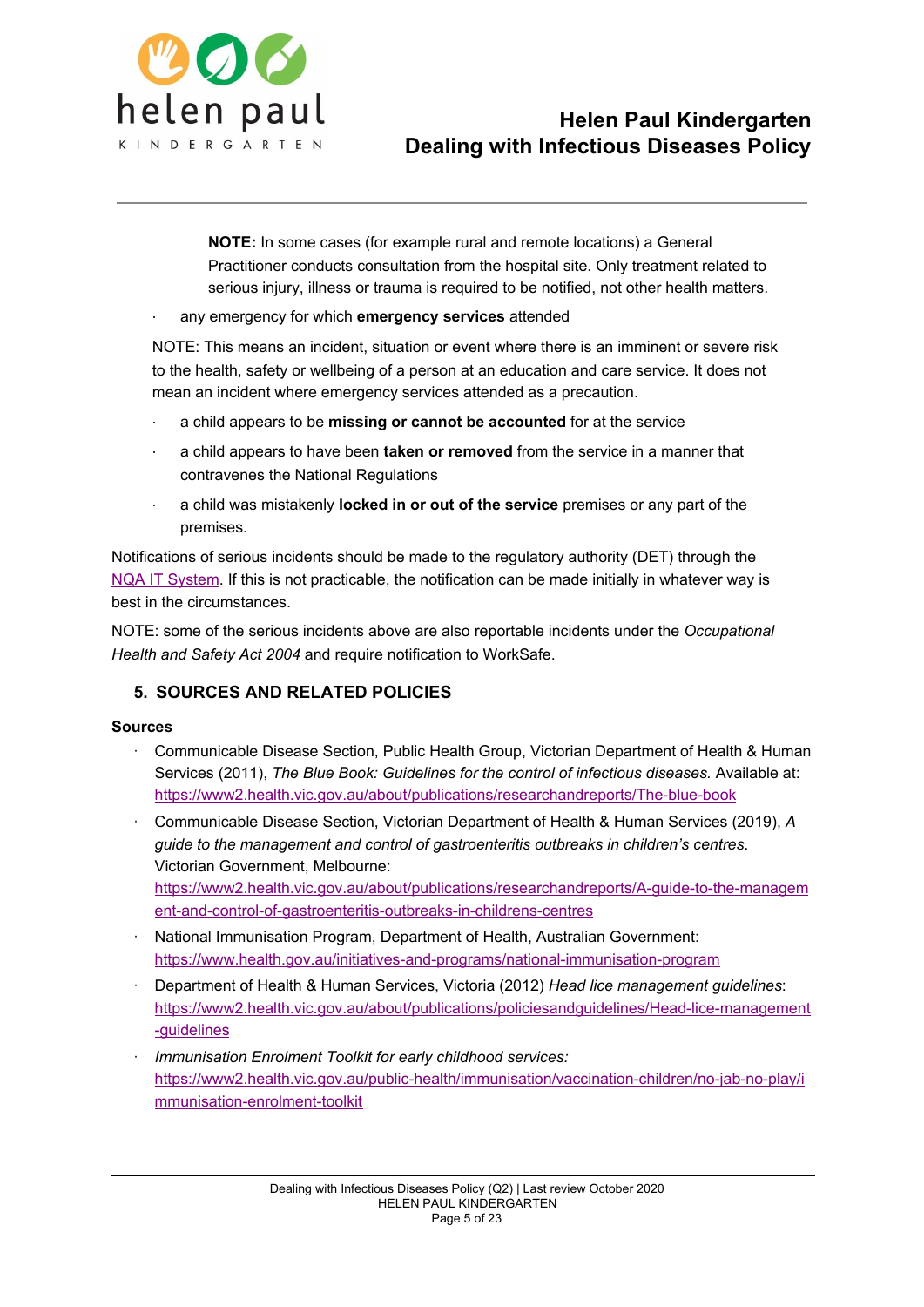

- · *Guide to the Education and Care Services National Law and the Education and Care Services National Regulations 2011* (2017), ACECQA: [https://www.acecqa.gov.au/sites/default/files/2018-01/NQF-Resource-02-Guide-to-ECS-Law-Re](https://www.acecqa.gov.au/sites/default/files/2018-01/NQF-Resource-02-Guide-to-ECS-Law-Regs.pdf) [gs.pdf](https://www.acecqa.gov.au/sites/default/files/2018-01/NQF-Resource-02-Guide-to-ECS-Law-Regs.pdf)v
- · *Guide to the National Quality Standard* (2017), ACECQA: [https://www.acecqa.gov.au/sites/default/files/acecqa/files/National-Quality-Framework-Resourc](https://www.acecqa.gov.au/sites/default/files/acecqa/files/National-Quality-Framework-Resources-Kit/NQF-Resource-03-Guide-to-NQS.pdf) [es-Kit/NQF-Resource-03-Guide-to-NQS.pdf](https://www.acecqa.gov.au/sites/default/files/acecqa/files/National-Quality-Framework-Resources-Kit/NQF-Resource-03-Guide-to-NQS.pdf)
- · National Health and Medical Research Council (2013) *Staying Healthy: Preventing infectious diseases in early childhood education and care services* (5 th edition)[:](https://www.nhmrc.gov.au/about-us/publications/staying-healthy-preventing-infectious-diseases-early-childhood-education-and-care-services) [https://www.nhmrc.gov.au/about-us/publications/staying-healthy-preventing-infectious-diseases](https://www.nhmrc.gov.au/about-us/publications/staying-healthy-preventing-infectious-diseases-early-childhood-education-and-care-services) [-early-childhood-education-and-care-services](https://www.nhmrc.gov.au/about-us/publications/staying-healthy-preventing-infectious-diseases-early-childhood-education-and-care-services)
- · Information about immunisations, including immunisation schedule, DHHS: [www.health.vic.gov.au/immunisation](http://www.health.vic.gov.au/immunisation)
- · WorkSafe, Victoria (2008) *Compliance code: First aid in the workplace:* <https://www.worksafe.vic.gov.au/resources/compliance-code-first-aid-workplace>
- Statements Section for statements on health emergencies, AHPPC. Available at: [https://www.health.gov.au/committees-and-groups/australian-health-protection-principal-commit](https://www.health.gov.au/committees-and-groups/australian-health-protection-principal-committee-ahppc) [tee-ahppc](https://www.health.gov.au/committees-and-groups/australian-health-protection-principal-committee-ahppc)

#### **Service policies**

- · *Administration of First Aid Policy*
- · *Administration of Medication Policy*
- · *Dealing with Medical Conditions Policy*
- · *Enrolment and Orientation Policy*
- · *Hygiene Policy*
- · *Incident, Injury, Trauma and Illness Policy*
- · *Inclusion and Equity Policy*
- · *Occupational Health and Safety Policy*
- · *Privacy and Confidentiality Policy*

### **PROCEDURES**

#### **The Approved Provider and Person with Management or Control are responsible for:**

- · ensuring that where there is an occurrence of an infectious disease at the service, reasonable steps are taken to prevent the spread of that infectious disease (Regulation 88(1))
- ensuring that where there is an occurrence of an infectious disease at the service, a parent/guardian or authorised emergency contact of each child at the service is notified of the occurrence as soon as is practicable (Regulation 88(2))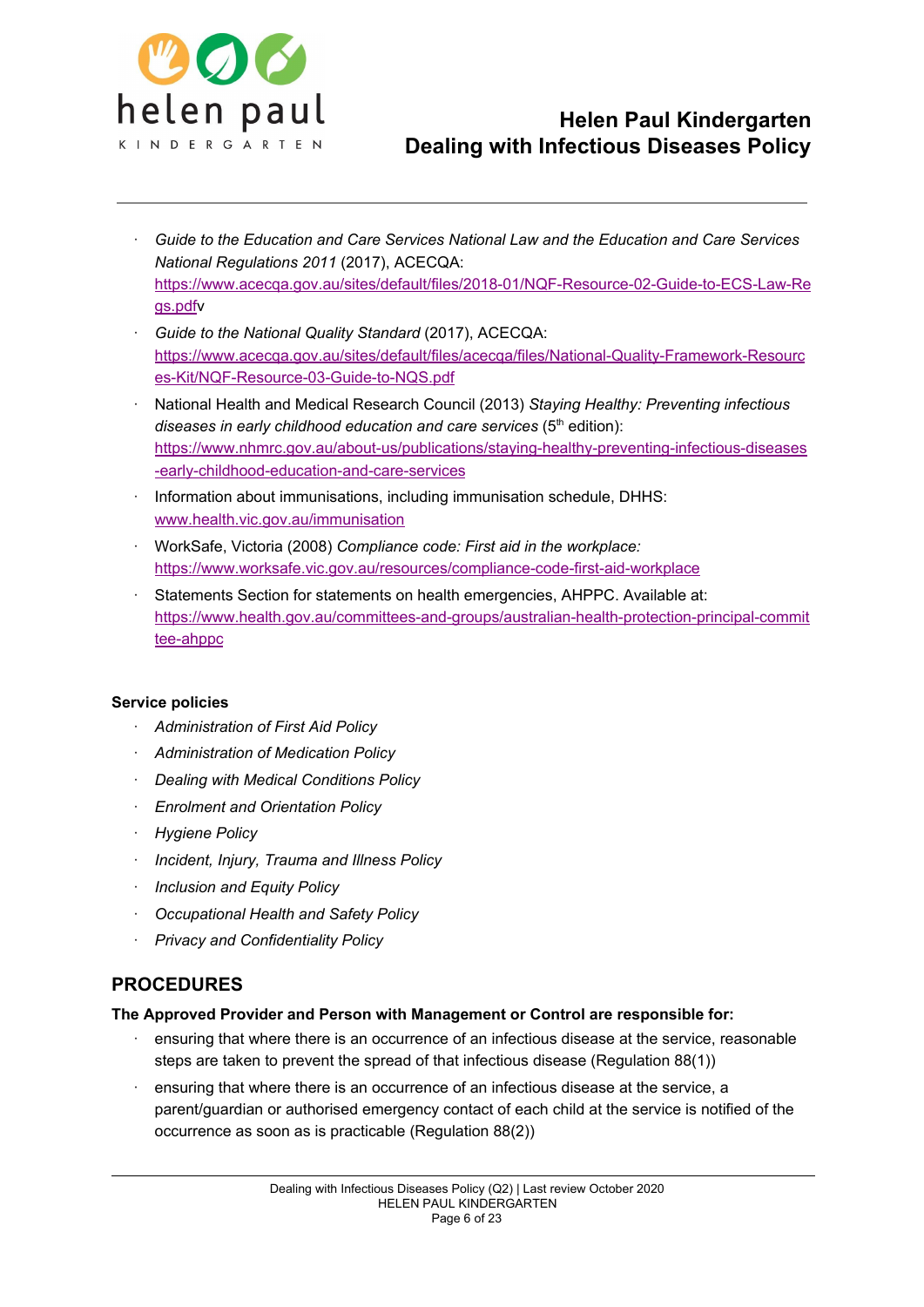

- · ensuring that information from the DHHS about the minimum exclusion periods (refer to *Definitions*) is displayed at the service and is available to all stakeholders including staff, parents/guardians, students and volunteers
- ensuring that a child is excluded from the service in accordance with the minimum exclusion periods (refer to *Definitions*) when informed that the child is infected with an infectious disease (refer to *Definitions*) or has been in contact with a person who is infected with an infectious disease (refer to *Definitions*) as required under Regulation 111(1) of the *Public Health and Wellbeing Regulations 2019*
- · contacting the Communicable Disease Section, DHHS (refer to Definitions) if there is an outbreak of two or more cases of gastrointestinal illness in a 48-hour period
- · ensuring obligations under No Jab No Play legislation (*Public Health and Wellbeing Act 2008)*, including to request, assess and manage immunisation documentation and to assist parents/carers and families who may face difficulties in meeting the requirements are met (refer to *Enrolment and Orientation Policy*)
- ensuring when directed by the Chief Health Officer, that a child who is at material risk of contracting a vaccine-preventable disease is excluded until the Chief Health Officer directs that attendance can be resumed (Regulation 111(24) of the *Public Health and Wellbeing Regulations 2019*)
- · notifying DET within 24 hours of a serious incident (refer to *Definitions*) via th[e](https://www.acecqa.gov.au/resources/national-quality-agenda-it-system) [NQA](https://www.acecqa.gov.au/resources/national-quality-agenda-it-system) ITS
- supporting the Nominated Supervisor and the educators/staff at the service to implement the requirements of the minimum exclusion periods
- · conducting a thorough inspection of the service on a regular basis, and consulting with educators/staff to assess any risks by identifying the hazards and potential sources of infection
- · ensuring that the Nominated Supervisor, staff and everyone at the service adheres to the *Hygiene Policy* and the procedures for infection control relating to blood-borne viruses (refer to Attachment 4)
- · ensuring that appropriate and current information and resources are provided to all staff and parents/guardians regarding the identification and management of infectious diseases, blood-borne viruses and infestations
- · keeping informed about current legislation, information, research and best practice
- ensuring that any changes to the exclusion table or immunisation laws are communicated to all staff and parents/guardians in a timely manner
- · complying with the advice of the Australian Health Protection Principal Committee (AHPPC), Victorian Chief Health Officer and DHHS in an epidemic or pandemic event (refer to Attachment 5).

#### **The Nominated Supervisor and Person in Day-to-Day Charge are responsible for:**

· ensuring that where there is an occurrence of an infectious disease at the service, reasonable steps are taken to prevent the spread of that infectious disease (Regulation 88(1))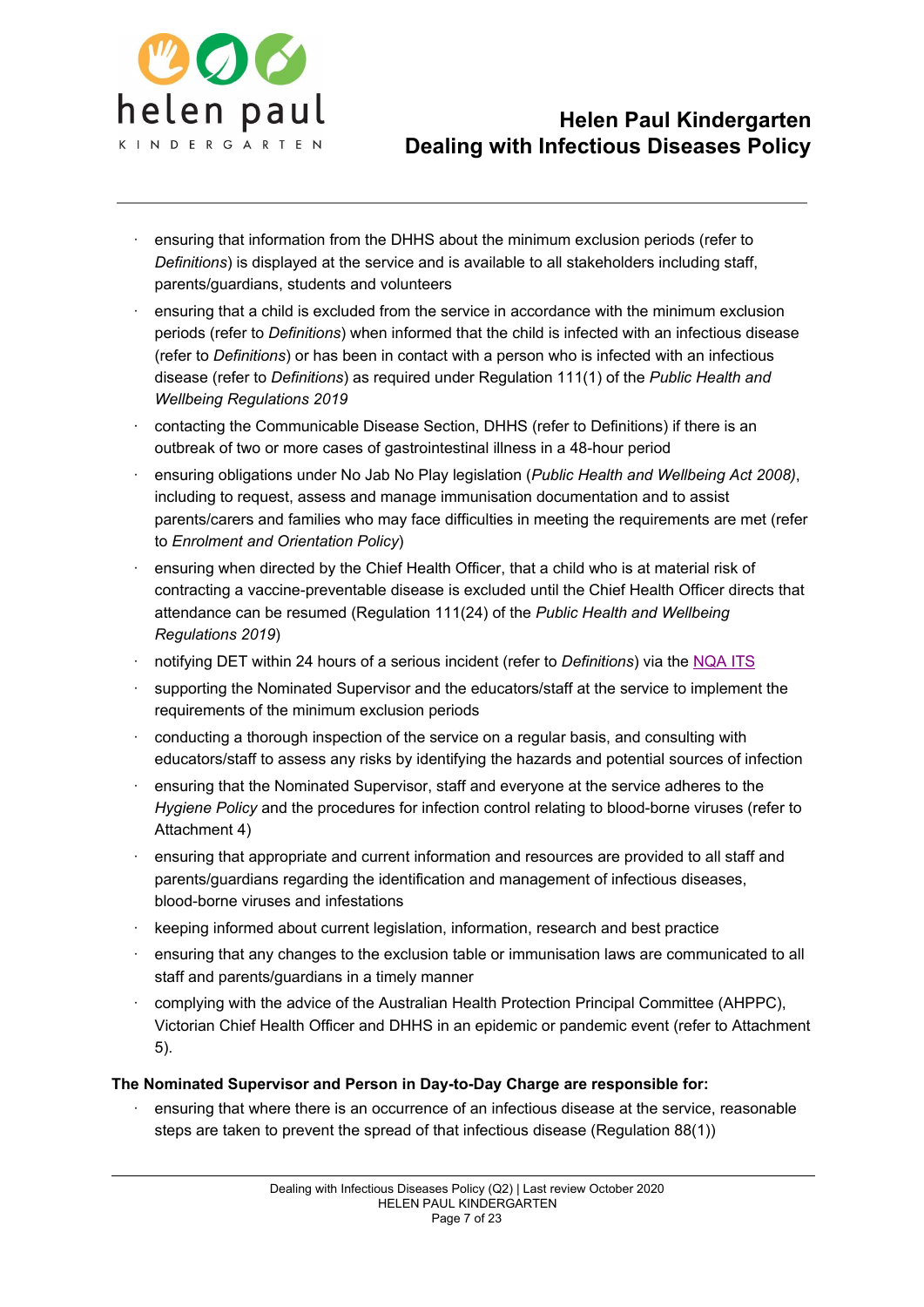

- ensuring that where there is an occurrence of an infectious disease at the service, a parent/guardian or authorised emergency contact of each child at the service is notified of the occurrence as soon as is practicable (Regulation 88(2))
- ensuring that information from the DHHS about the minimum exclusion periods (refer to *Definitions*) is displayed at the service and is available to all stakeholders including staff, parents/guardians, students and volunteers
- · ensuring that a child is excluded from the service in accordance with the minimum exclusion periods (refer to *Definitions*) when informed that the child is infected with an infectious disease (refer to *Definitions*) or has been in contact with a person who is infected with an infectious disease (refer to *Definitions*) as required under Regulation 111(1) of the *Public Health and Wellbeing Regulations 2019*
- · contacting the Communicable Disease Section (refer to Definitions) if there is an outbreak of two or more cases of gastrointestinal illness in a 48 hour period
- · ensuring that a minimum of one educator with current approved first aid qualifications is in attendance and immediately available at all times the service is in operation (refer to *Administration of First Aid Policy*).
- · establishing good hygiene and infection control procedures, and ensuring that they are adhered to by everyone at the service (refer to *Hygiene Policy* and Attachment 4 – Procedures for infection control relating to blood-borne viruses)
- · ensuring the exclusion requirements for infectious diseases are adhered to as per the minimum exclusion periods (refer to *Definitions*), notifying the Approved Provider and parents/guardians of any outbreak of infectious disease at the service, and displaying this information in a prominent position
- · contacting the advising parents/guardians on enrolment that the minimum exclusion periods will be observed in regard to the outbreak of any infectious diseases or infestations (refer to[:](https://www2.health.vic.gov.au/public-health/infectious-diseases/school-exclusion/school-exclusion-table) [https://www2.health.vic.gov.au/public-health/infectious-diseases/school-exclusion/school-exclusi](https://www2.health.vic.gov.au/public-health/infectious-diseases/school-exclusion/school-exclusion-table) [on-table\)](https://www2.health.vic.gov.au/public-health/infectious-diseases/school-exclusion/school-exclusion-table).
- advising the parents/guardians of a child who is not fully immunised on enrolment that they will be required to keep their child at home when an infectious disease is diagnosed at the service, and until there are no more occurrences of that disease and the exclusion period has ceased
- · ensuring that parents/guardians understand that they must inform the Approved Provider or Nominated Supervisor as soon as practicable if the child is infected with an infectious disease or infestation, or has been in contact with a person infected with a condition for which the exclusion of contacts is specified (Regulation 110, *Public Health and Wellbeing Regulations 2019*)
- · providing information and resources to parents/guardians to assist in the identification and management of infectious diseases and infestations
- · ensuring all families have completed a *Consent form to conduct head lice inspections* (Attachment 1) on enrolment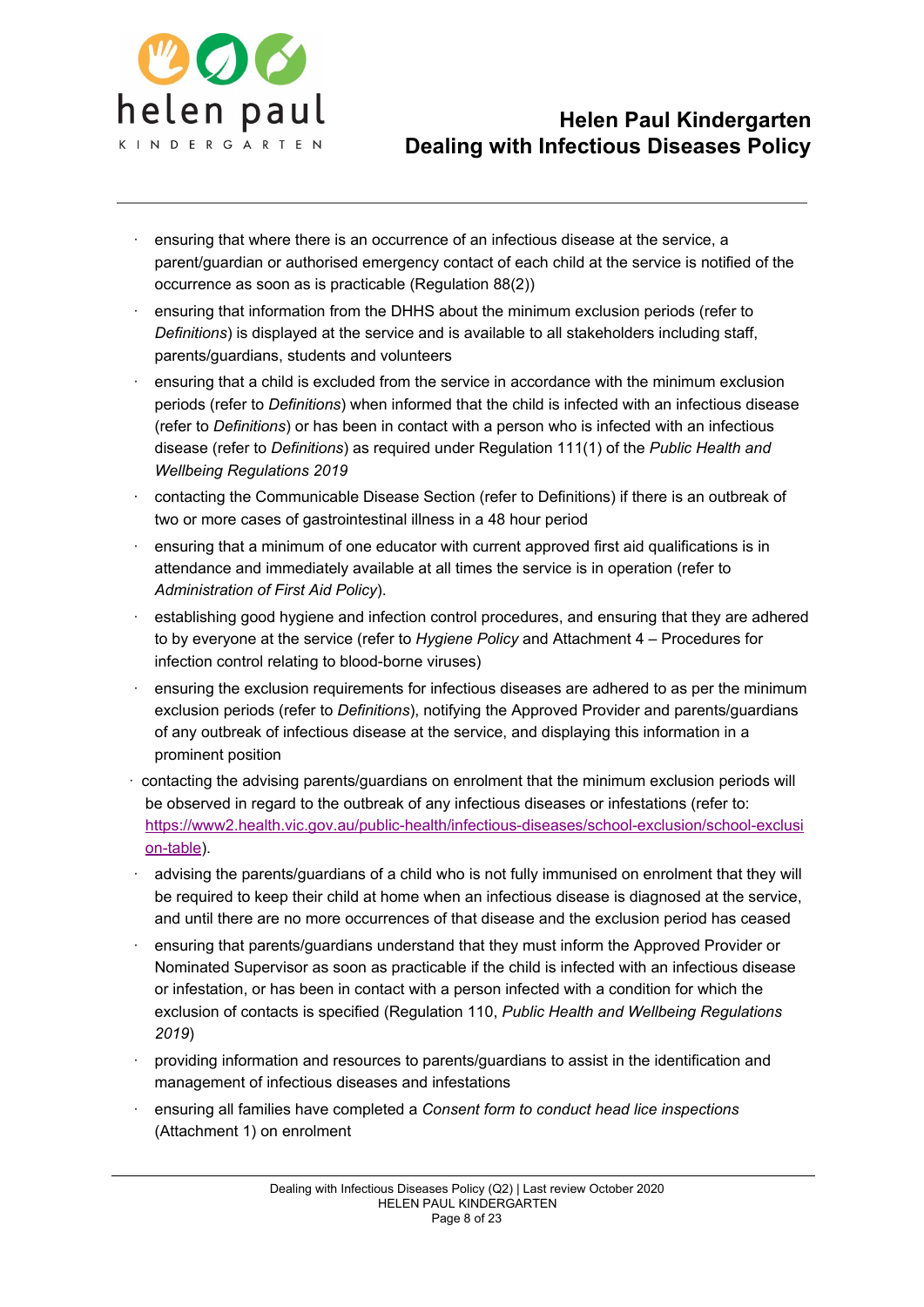

- · conducting head lice inspections whenever an infestation is suspected, which involves visually checking children's hair and notifying the Approved Provider and parents/guardians of the child if an infestation of head lice is suspected
- · providing a *Head lice action form* (Attachment 2) to the parents/guardians of a child suspected of having head lice
- · providing a head lice notification letter (Attachment 3) to all parents/guardians when an infestation of head lice has been detected at the service
- · maintaining confidentiality at all times (refer to *Privacy and Confidentiality Policy*)
- · complying with the advice of the Australian Health Protection Principal Committee (AHPPC), Victorian Chief Health Officer and DHHS in an epidemic or pandemic event (refer to Attachment 5).

#### **All educators are responsible for:**

- · encouraging parents/guardians to notify the service if their child has an infectious disease or infestation
- · observing signs and symptoms of children who may appear unwell, and informing the Nominated Supervisor
- providing access to information and resources for parents/guardians to assist in the identification and management of infectious diseases and infestations
- · monitoring that all parents/guardians have completed a *Consent form to conduct head lice inspections* (Attachment 1) on enrolment
- · monitoring any symptoms in children that may indicate the presence of an infectious disease and taking appropriate measures to minimise cross-infection
- · complying with the *Hygiene Policy* of the service and the procedures for infection control relating to blood-borne viruses (refer to Attachment 4)
- · maintaining confidentiality at all times (refer to *Privacy and Confidentiality Policy*)
- · complying with the advice of the Australian Health Protection Principal Committee (AHPPC), Chief Health Officer and DHHS in an epidemic or pandemic event (refer to Attachment 5).

#### **Parents/guardians are responsible for:**

- keeping their child/ren at home if they are unwell or have an excludable infectious disease (refer to *Definitions*)
- · informing the Approved Provider, Nominated Supervisor or Persons in Day-to-Day Charge as soon as practicable if their child has an infectious disease (refer to *Definitions)* or has been in contact with a person who has an infectious disease (Regulation110 of the *Public Health and Wellbeing Regulations 2019*)
- · complying with the minimum exclusion periods (refer to *Definitions*) or as directed by the Approved Provider or Nominated Supervisor after the Chief Health Officer directed them to exclude a child enrolled who the Chief Health Officer has determined to be at material risk of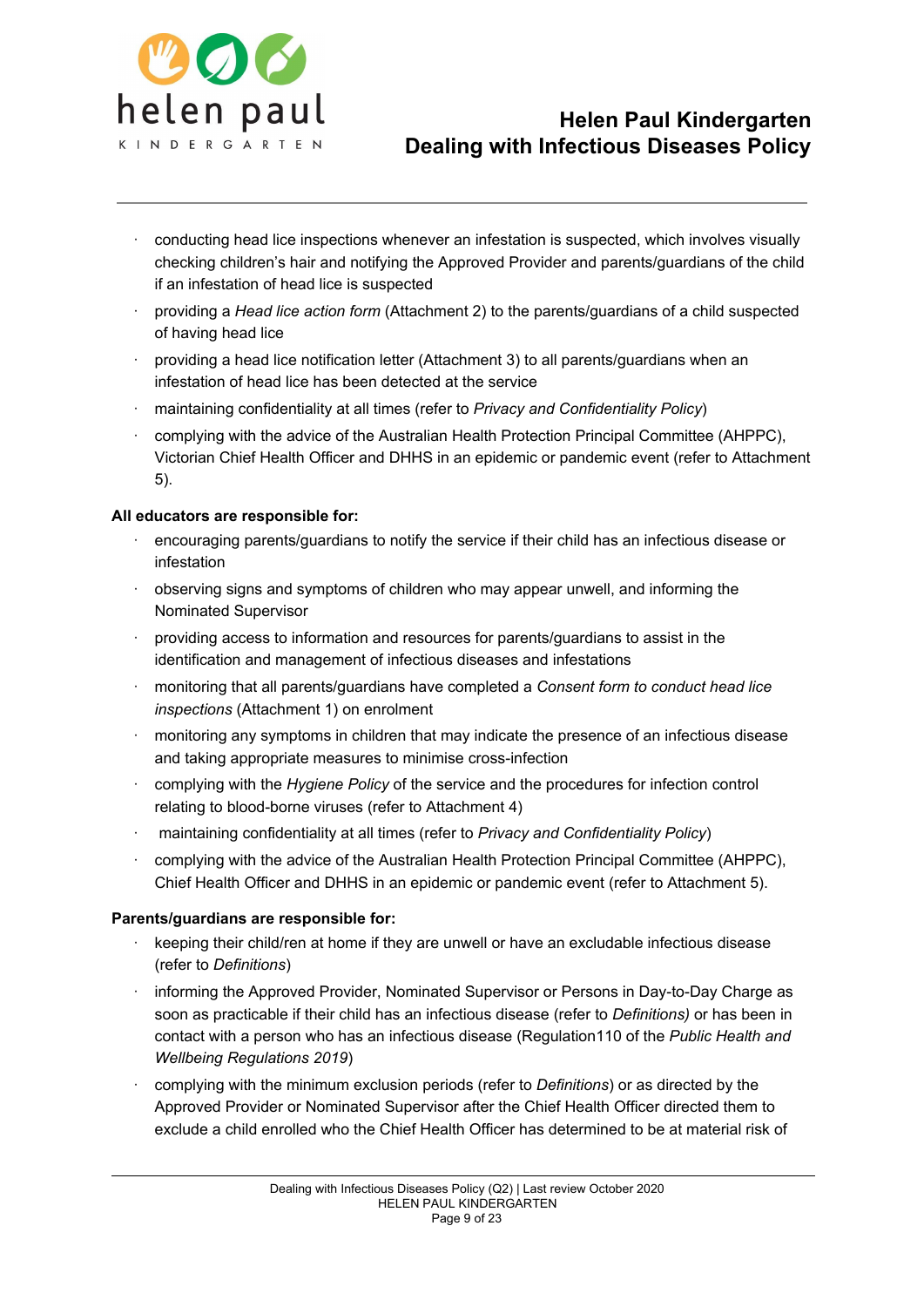

contracting a vaccine-preventable disease (Regulation 111(2 of the *Public Health and Wellbeing Regulations 2019)*

- · regularly checking their child's hair for head lice or lice eggs, regularly inspecting all household members, and treating any infestations as necessary
- · notifying the service if head lice or lice eggs have been found in their child's hair and when treatment was commenced
- · complying with the *Hygiene Policy* and the procedures for infection control relating to blood-borne viruses (refer to Attachment 4) when in attendance at the service.

#### **Volunteers and students, while at the service, are responsible for following this policy and its procedures.**

## **EVALUATION**

In order to assess whether the values and purposes of the policy have been achieved, the Approved Provider will:

- · regularly seek feedback from educators, staff, parents/guardians, children, management and all affected by the policy regarding its effectiveness
- monitor the implementation, compliance, complaints and incidents in relation to this policy
- · ensure that all information related to infectious diseases on display and supplied to parents/guardians is current
- keep the policy up to date with current legislation, research, policy and best practice
- revise the policy and procedures as part of the service's policy review cycle, or as required
- · notify parents/guardians at least 14 days before making any change to this policy or its procedures, unless a lesser period is necessary because of a risk.

### **ATTACHMENTS**

- · Attachment 1: Consent form to conduct head lice inspections
- · Attachment 2: Head lice action form
- · Attachment 3: Head lice notification letter
- Attachment 4: Procedures for infection control relating to blood-borne viruses
- Attachment 5: Actions for early childhood and care services in an epidemic or pandemic event

### **AUTHORISATION**

This policy was adopted by the Approved Provider of Helen Paul Kindergarten on 12 October 2020

**REVIEW DATE:** 2023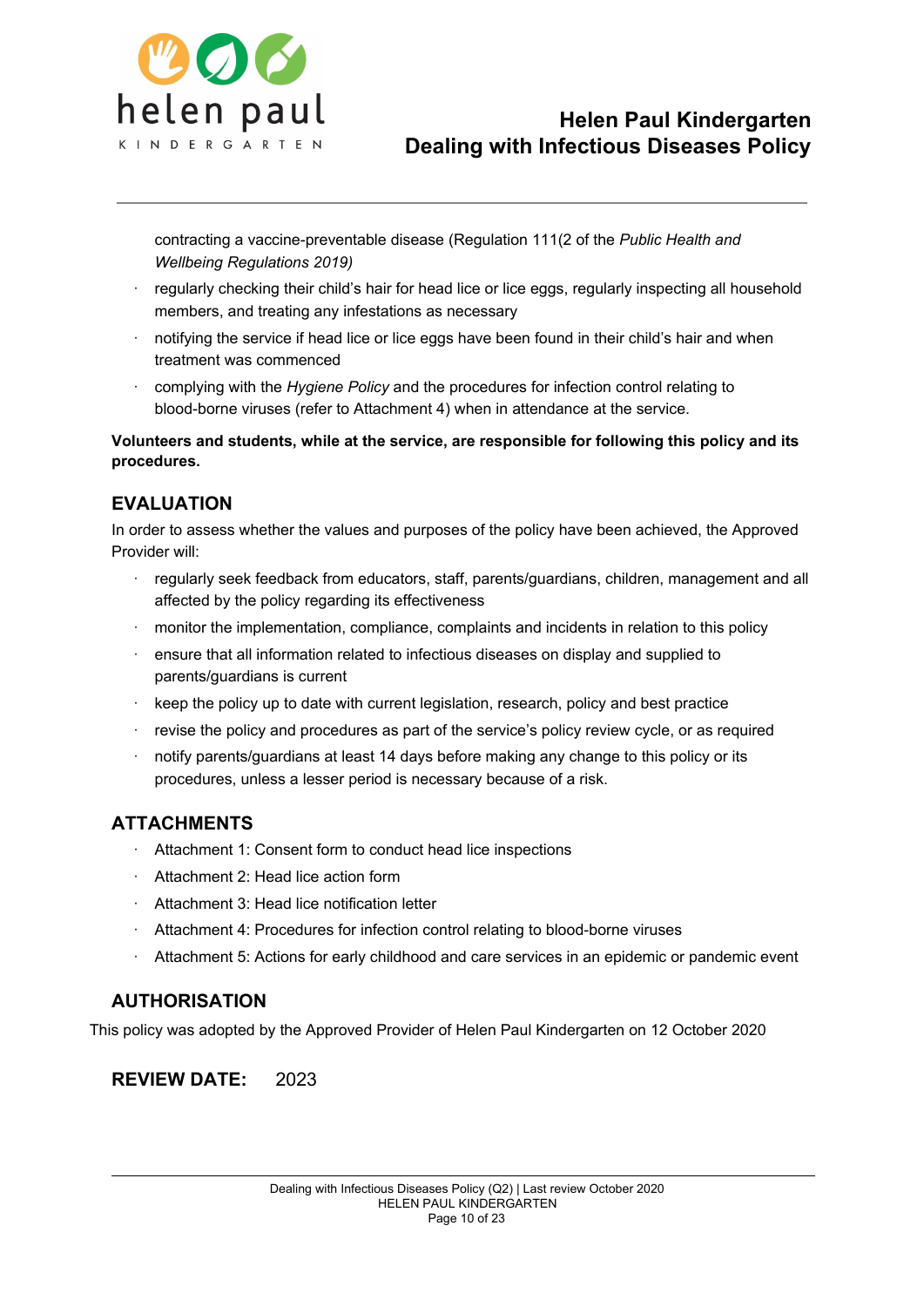

## **ATTACHMENT 1: Consent form to conduct head lice inspections**

Dear parents/guardians,

Helen Paul Kindergarten is aware that head lice infestation can be a sensitive issue, and is committed to maintaining children's confidentiality and avoiding stigmatisation at all times. However, management of head lice infestation is most effective when all children and their families actively support our policy and participate in our screening program.

All inspections will be conducted in a culturally-appropriate and sensitive manner, and information about why the inspections are conducted and the benefits of preventing infestations will be explained to children prior to conducting the inspections.

Only the Nominated Supervisor, Person in Day to Day charge or an external person approved by the service, such as a nurse employed by the local council, will be permitted to carry out inspections on children at the service. Where there is concern about a potential infection, a child's hair will be inspected for the presence of head lice or lice eggs.

Where live head lice are found, Helen Paul Kindergarten will notify the parents/guardians and will provide them with relevant information about the treatment of head lice. Other families will be provided with a notice to inform them that head lice have been detected in the group and to encourage them to be vigilant and carry out regular inspections of their own child.

Please note that while head lice do not spread disease, they are included in the *Minimum Period of Exclusion from Primary Schools and Children's Services for Infectious Diseases Cases and Contacts* published by the Department of Health and Human Services (DHHS) which defines the minimum period of exclusion from a children's service for children with infectious diseases. According to this table, where a child has head lice, that child must be excluded until the day after appropriate treatment has commenced.

| ----          | -------------------------- |
|---------------|----------------------------|
| Child's name: | Group:                     |

I hereby give my consent for Helen Paul Kindergarten, or a person approved by Helen Paul Kindergarten, to inspect my child's head when an infestation of head lice is suspected in the service.

Full name of parent/guardian: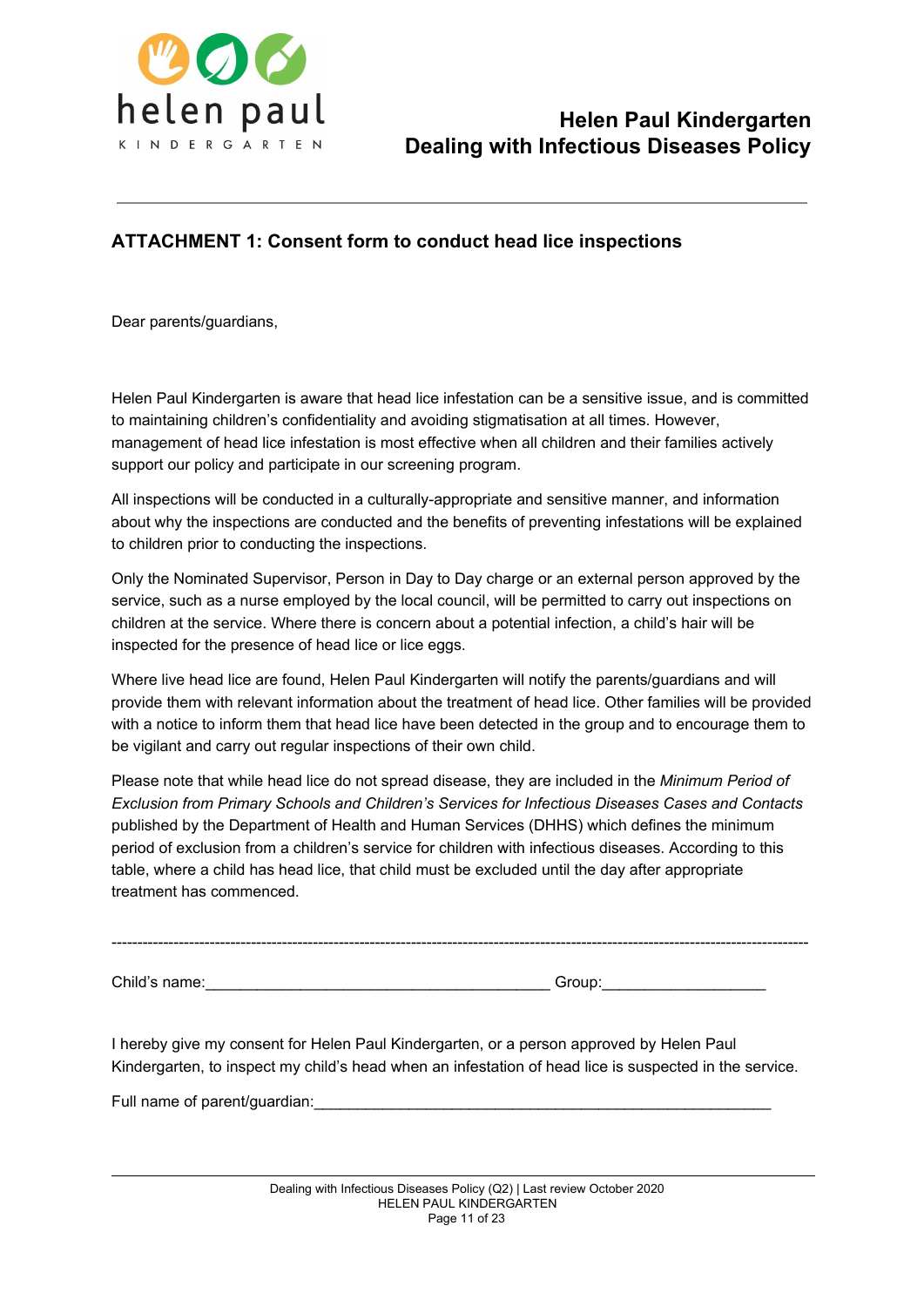

| Signature of parent/guardian: |  | Date: |
|-------------------------------|--|-------|
|-------------------------------|--|-------|

I do not give consent for my child's head to be inspected. I request that staff contact me when an infestation of head lice is suspected at the service, and I agree to come to the service to complete the inspection myself.

| Full name of parent/guardian: |  |
|-------------------------------|--|
|                               |  |

| Signature of parent/guardian: |  | Date: |
|-------------------------------|--|-------|
|-------------------------------|--|-------|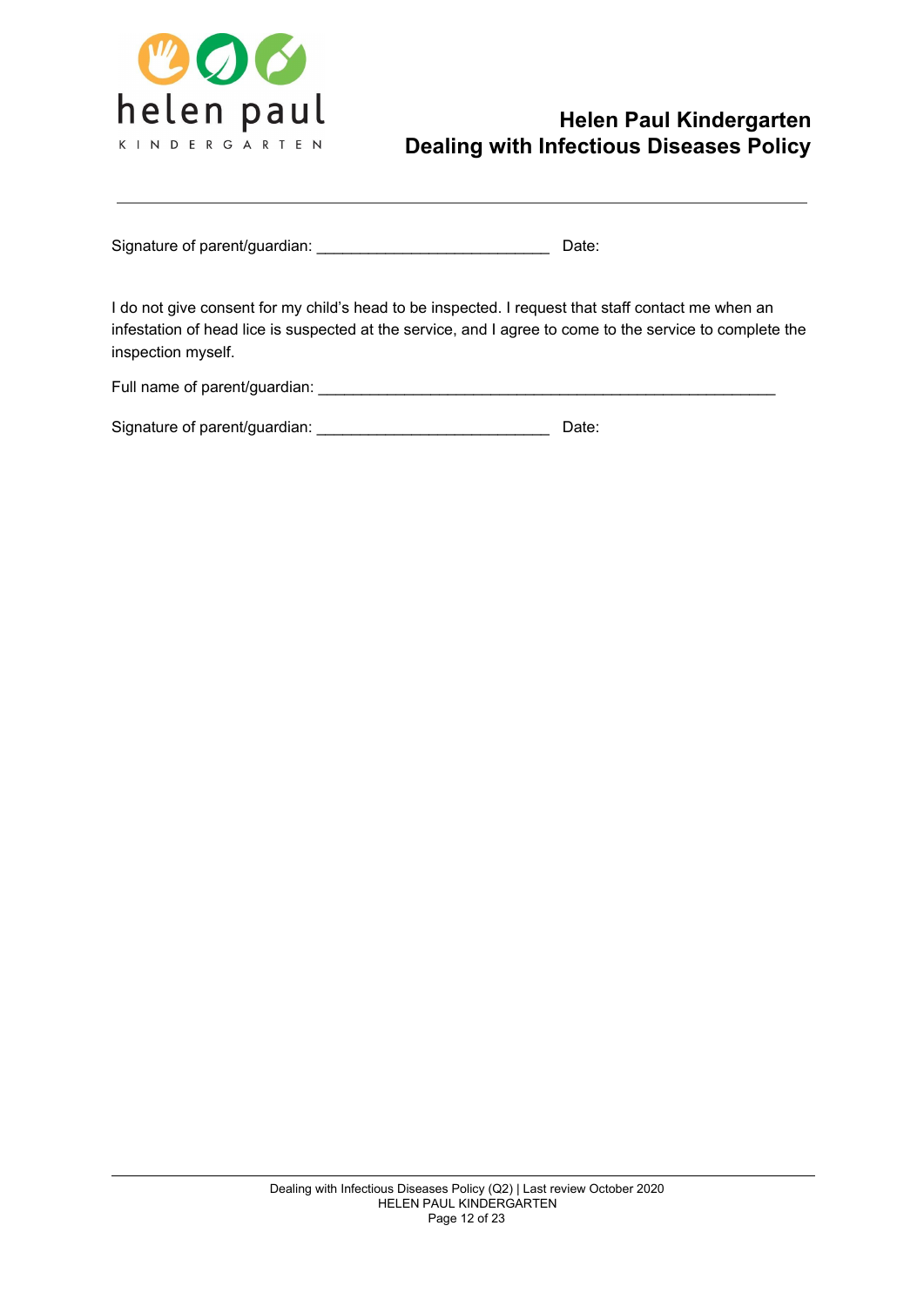

## **ATTACHMENT 2 : Head lice action form**

Dear parents/guardians,

We have detected head lice or lice eggs on your child and it is very important for you to treat your child as soon as possible, using safe treatment practices. Please read the attached pamphlet *Treating and controlling head lice* from the Department of Health and Human Services (DHHS). This contains guidelines regarding detecting and treating head lice and lice eggs.

Please note that while head lice do not spread disease, they are included in the *Minimum Period of Exclusion from Primary Schools and Children's Services for Infectious Diseases Cases and Contacts* published by the DHHS which defines the minimum period of exclusion from a children's service for children with infectious diseases. According to this table, where a child has head lice, that child must be excluded until the day after appropriate treatment has commenced.

Please keep your child at home until appropriate treatment has commenced and use the form provided below to notify Helen Paul Kindergarten, when your child returns to the service, of the action taken by you to treat the head lice/eggs.

---------------------------------------------------------------------------------------------------------------------------------------

**Head lice treatment – action taken Parent/guardian response form**

To Helen Paul Kindergarten CONFIDENTIAL

Child's name: \_ \_ Group: \_ Group: \_ Group: \_ Group: \_ Group: \_ Group: \_ Group:

I understand that my child must not attend the service with untreated head lice or lice eggs.

I have used the following recommended treatment for head lice or lice eggs for my child:

Treatment commenced on: \_\_\_\_\_\_\_\_\_\_\_\_\_\_\_\_\_\_\_\_\_\_\_\_\_\_\_ .

\_\_\_\_\_\_\_\_\_\_\_\_\_\_\_\_\_\_\_\_\_\_\_\_\_\_\_\_\_\_\_\_\_\_\_\_\_\_\_\_\_\_\_\_\_\_\_\_ .

Signature of parent/guardian: example and the state of parent/guardian:

Dealing with Infectious Diseases Policy (Q2) | Last review October 2020 HELEN PAUL KINDERGARTEN Page 13 of 23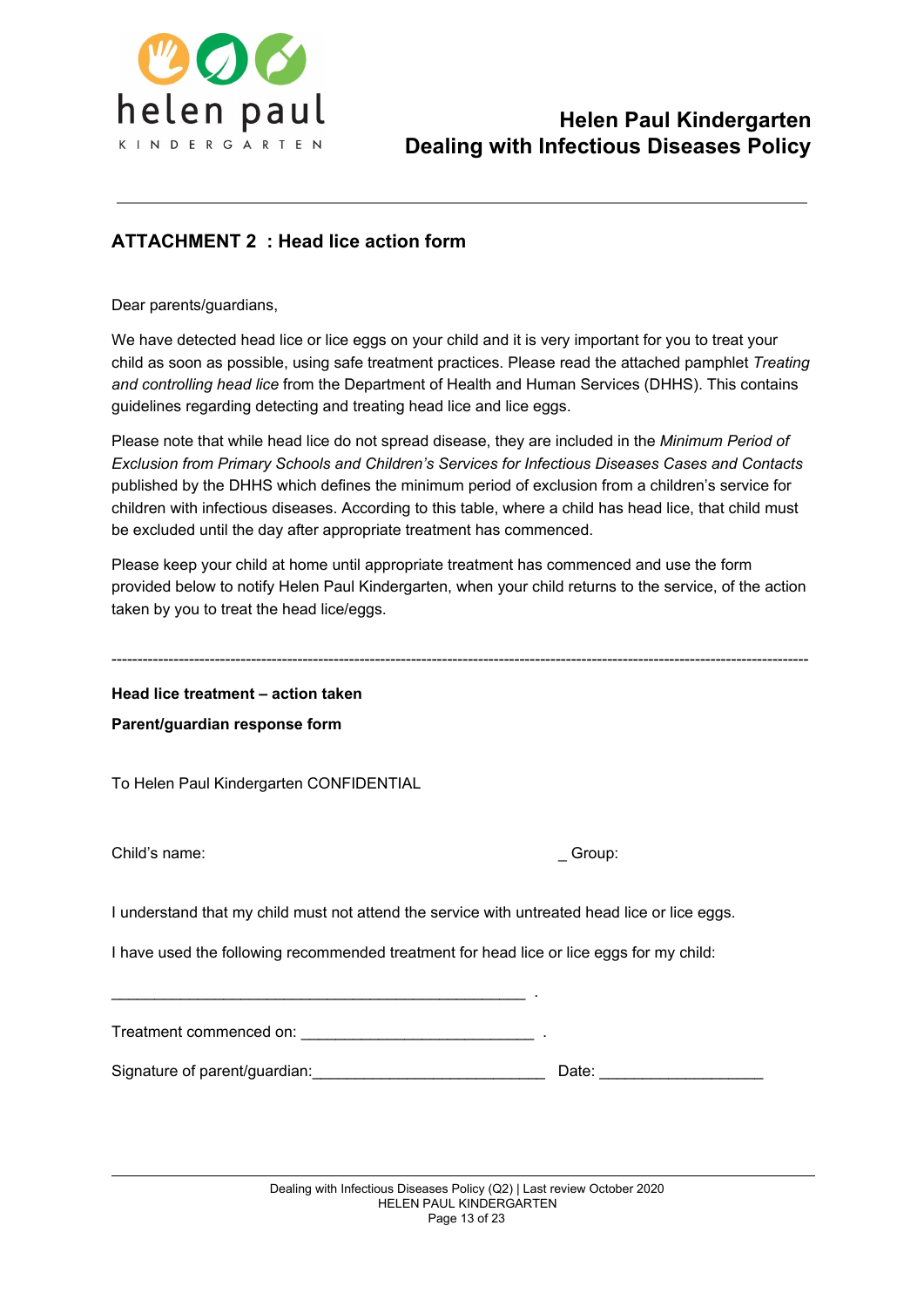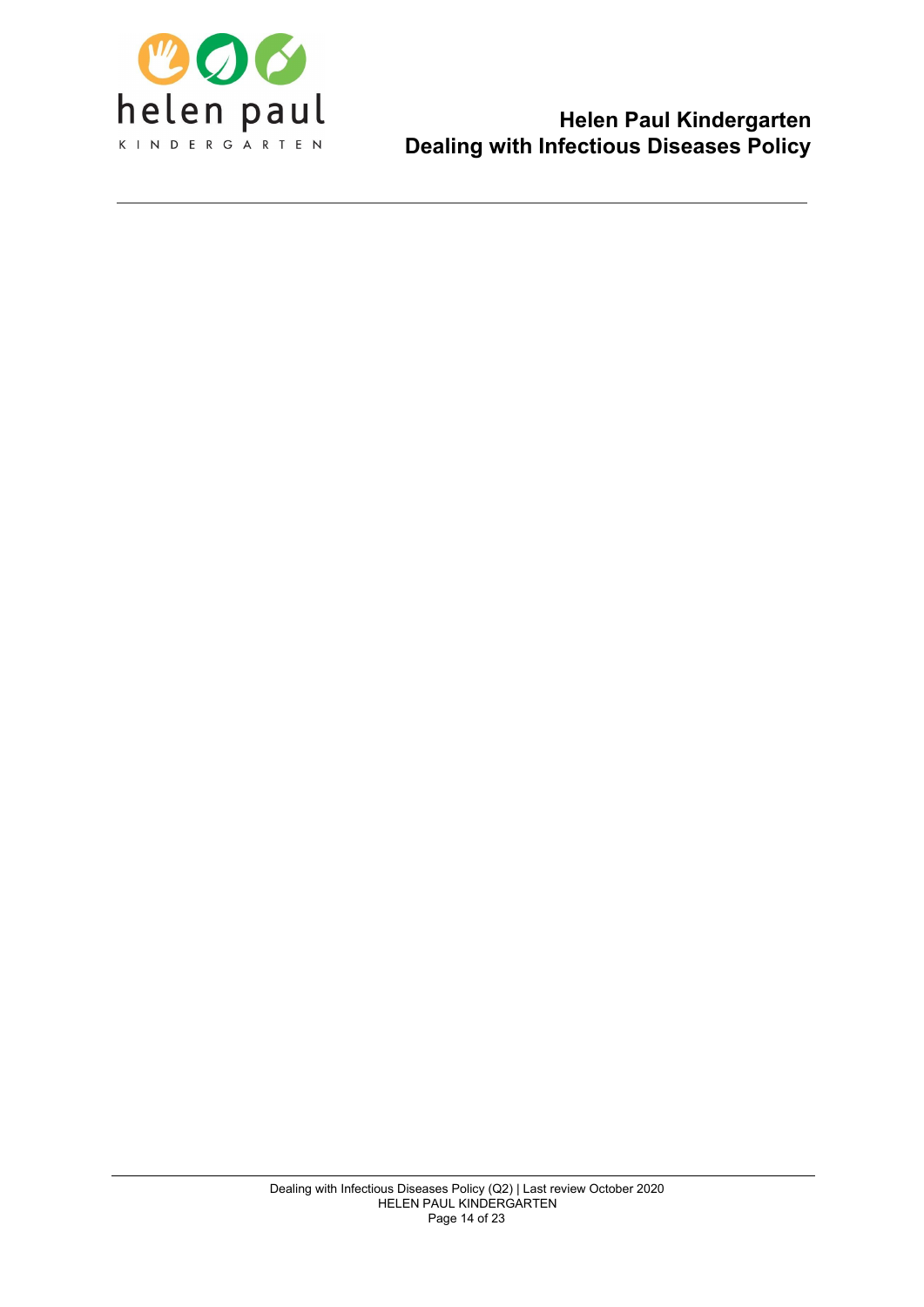

## **ATTACHMENT 3: Head lice notification letter**

Dear HPK families,

It has come to our attention that head lice or lice eggs have been detected in your child's group at Helen Paul Kindergarten and we seek your cooperation in checking your child's hair regularly throughout this week.

Head lice are common in children and are transmitted by having head-to-head contact with someone who has head lice, but they do not transmit infectious diseases.

#### **What can you do?**

We seek your cooperation in checking your child's hair and, in instances where head lice or lice eggs are found, treating your child's hair.

We also ask that you ensure your child does not attend the kindergarten until the day after appropriate treatment has occurred in line with the Department of Health and Human Services (DHHS) minimum period of exclusion required for head lice.

#### **How do I treat my child for head lice?**

Please read *Treating and [controlling](https://www2.health.vic.gov.au/about/publications/factsheets/Treating-and-controlling-headlice) head lice* from the DHHS. This contains guidelines regarding detecting and treating head lice and lice eggs. Additional information is also available by contacting HPK.

#### **Who do I contact if my child has head lice?**

If head lice or lice eggs are found in your child's hair, you must inform:

- the kindergarten (via email), advising when treatment has commenced
- · parents/guardians and carers of your child's friends so that they can also check these children for head lice or lice eggs and commence treatment if necessary.

#### **When can my child return to the service?**

DHHS regulations require that where a child has head lice, that child must be excluded until the day after appropriate treatment has commenced.

Helen Paul Kindergarten is aware that head lice can be a sensitive issue and is committed to maintaining your confidentiality.

Kind regards,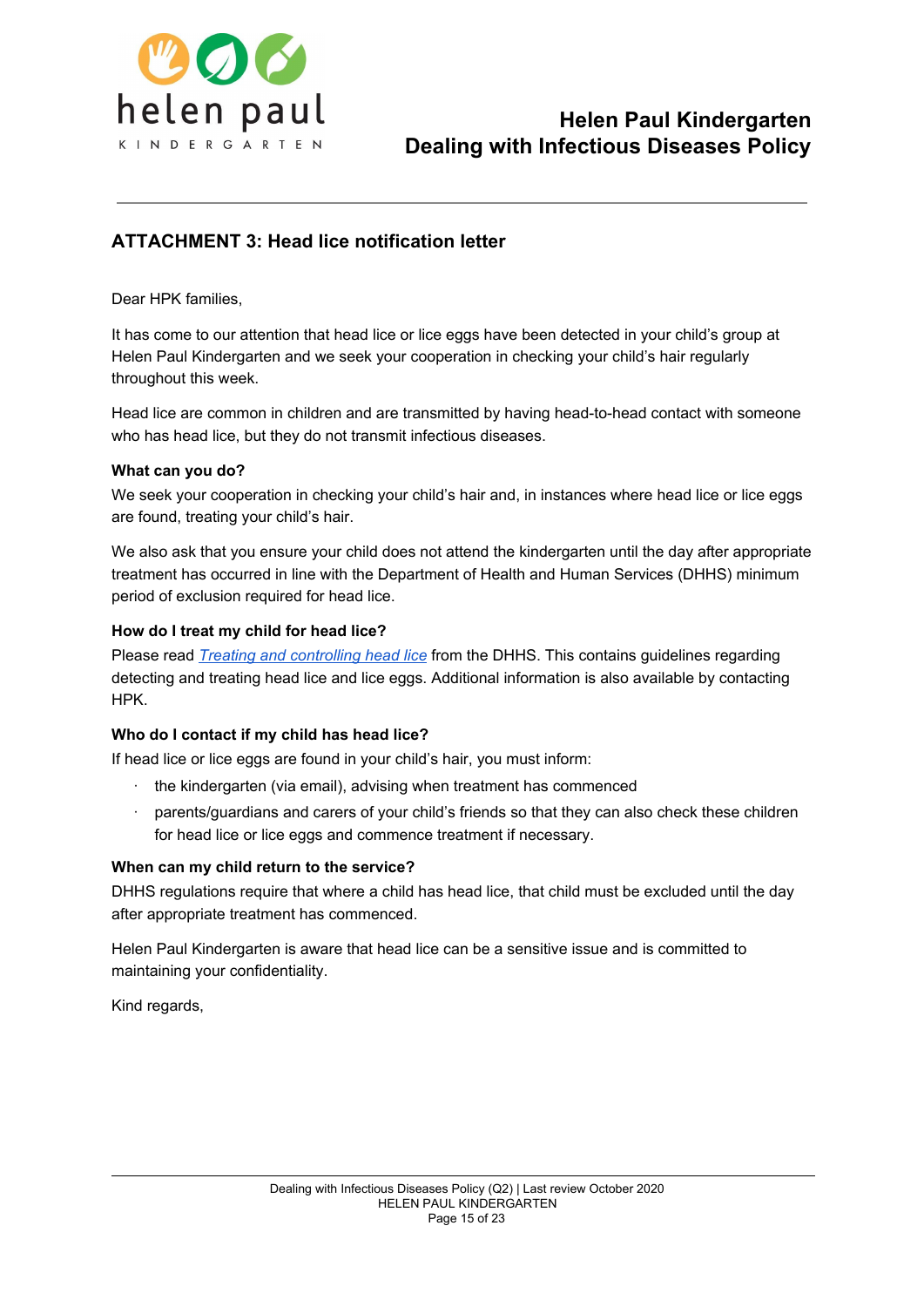

## **ATTACHMENT 4: Procedures for infection control relating to blood-borne viruses**

This procedure is based on information available from the Department of Education and Training (DET), the Victorian Government's Better Health Channel and the National Health and Medical Research Council.

#### **Important note on blood spills**

## **Equipment and procedures for responding to incidents that present blood-borne virus hazards**

### **CLEANING AND REMOVAL OF BLOOD SPILLS**

#### **Equipment (label clearly and keep in an easily accessible location)**

- Disposable gloves
- · Disposable plastic bags/zip lock bags/bio hazard container (if available)
- Detergent/bleach
- Disposable towels
- · Access to warm water

#### **Procedure**

- 1. Put on disposable gloves.
- 2. Cover the spill with paper towels.
- 3. Carefully remove the paper towel and contents.
- 4. Place the paper towels in an appropriate disposable plastic bag/zip lock bag/bio hazard container.
- 5. Clean the area with warm water and detergent/bleach, then rinse and dry.
- 6. Remove and place gloves in an appropriate disposable plastic bag/zip lock bag/bio hazard container, seal and place it in a rubbish bin inaccessible to children.
- 7. Wash hands in warm, soapy water and dry (follow the *Handwashing guidelines* in the *Hygiene Policy*).

### **SAFE DISPOSAL OF DISCARDED NEEDLES AND SYRINGES**

#### **Equipment (label clearly and keep in an easily accessible location)**

- · Disposable gloves
- · Long-handled tongs
- Disposable plastic bags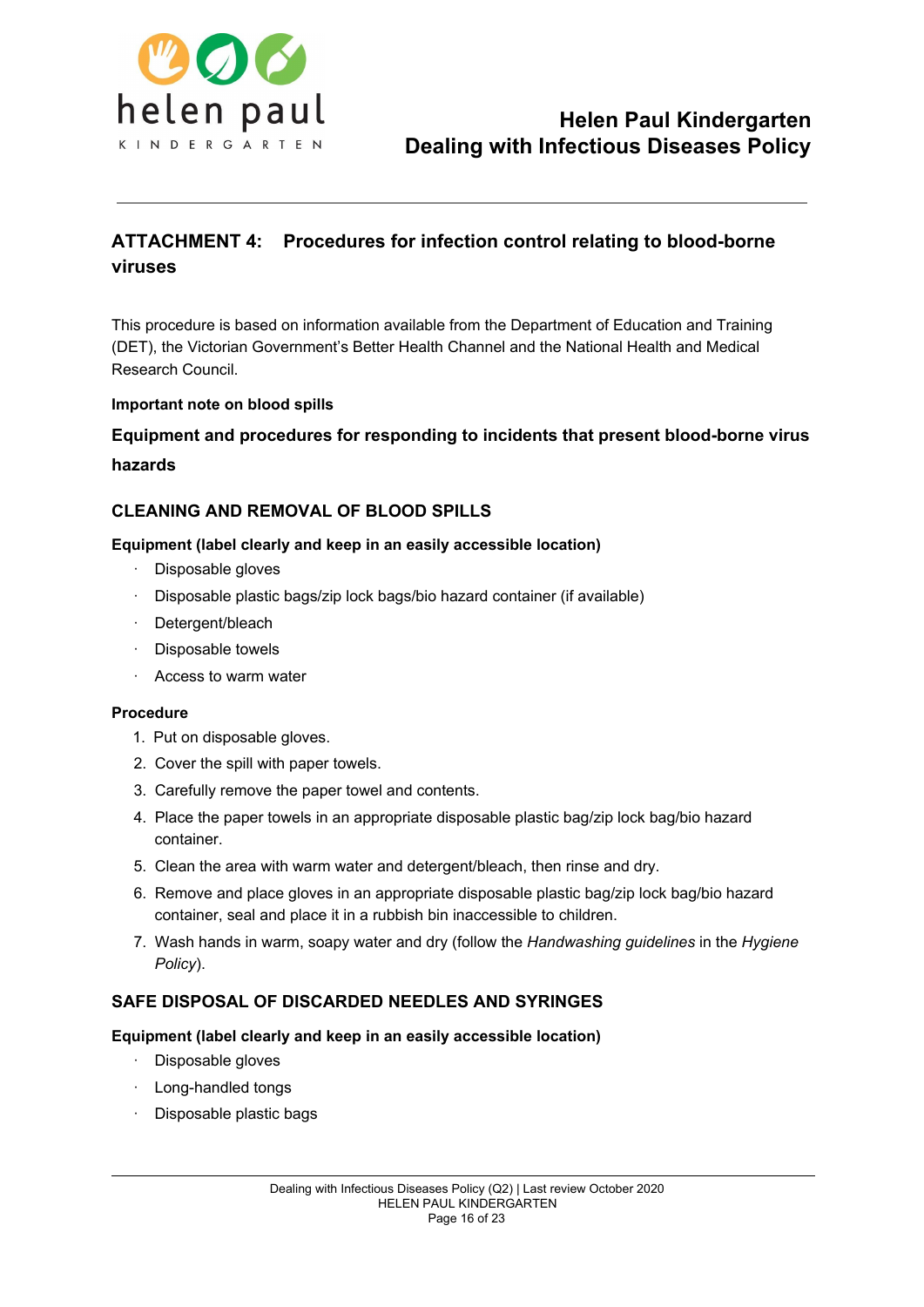

· 'Sharps' syringe disposal container, or rigid-walled, screw-top, puncture-resistant container available for free from local council, who may also provide free training to staff on the collection

of sharps

Detergent/bleach

#### **Procedure**

- 1. Put on disposable gloves.
- 2. Do **not** try to re-cap the needle or to break the needle from the syringe.
- 3. Place the 'sharps' syringe disposal container on the ground next to the needle/syringe and open the lid.
- 4. Using tongs, pick the syringe up from the middle, keeping the sharp end away from you at all times.
- 5. Place the syringe, needle point down, in the 'sharps' syringe disposal container and close the lid securely on the container.
- 6. Repeat steps 3 to 5 to pick up all syringes and/or unattached needles.
- 7. Remove and place gloves in a disposable plastic bag, seal and place it in a rubbish bin inaccessible to children.
- 8. Clean the area with warm water and detergent/bleach, then rinse and dry.
- 9. Wash hands in warm, soapy water and dry (follow the *Handwashing guidelines* in the *Hygiene Policy*).

Under no circumstances should children, work-experience students or volunteers be asked or encouraged to pick up needles/syringes.

If the needle/syringe is not accessible and cannot be collected, mark and supervise the area so that others are not at risk, and contact the Syringe Disposal Helpline on 1800 552 355.

Advice on the handling and disposal of needles/syringes can be accessed from:

- the Syringe Disposal Helpline on 1800 552 355 (24 hours a day, 7 days a week) for the location of the nearest needle exchange outlet or public disposal bin
- · the environmental officer (health surveyor) at your local municipal/council offices
- · local general practitioners
- local hospitals.

Note: 'Sharps' syringe disposal containers and/or needles/syringes must not be put in normal waste disposal bins.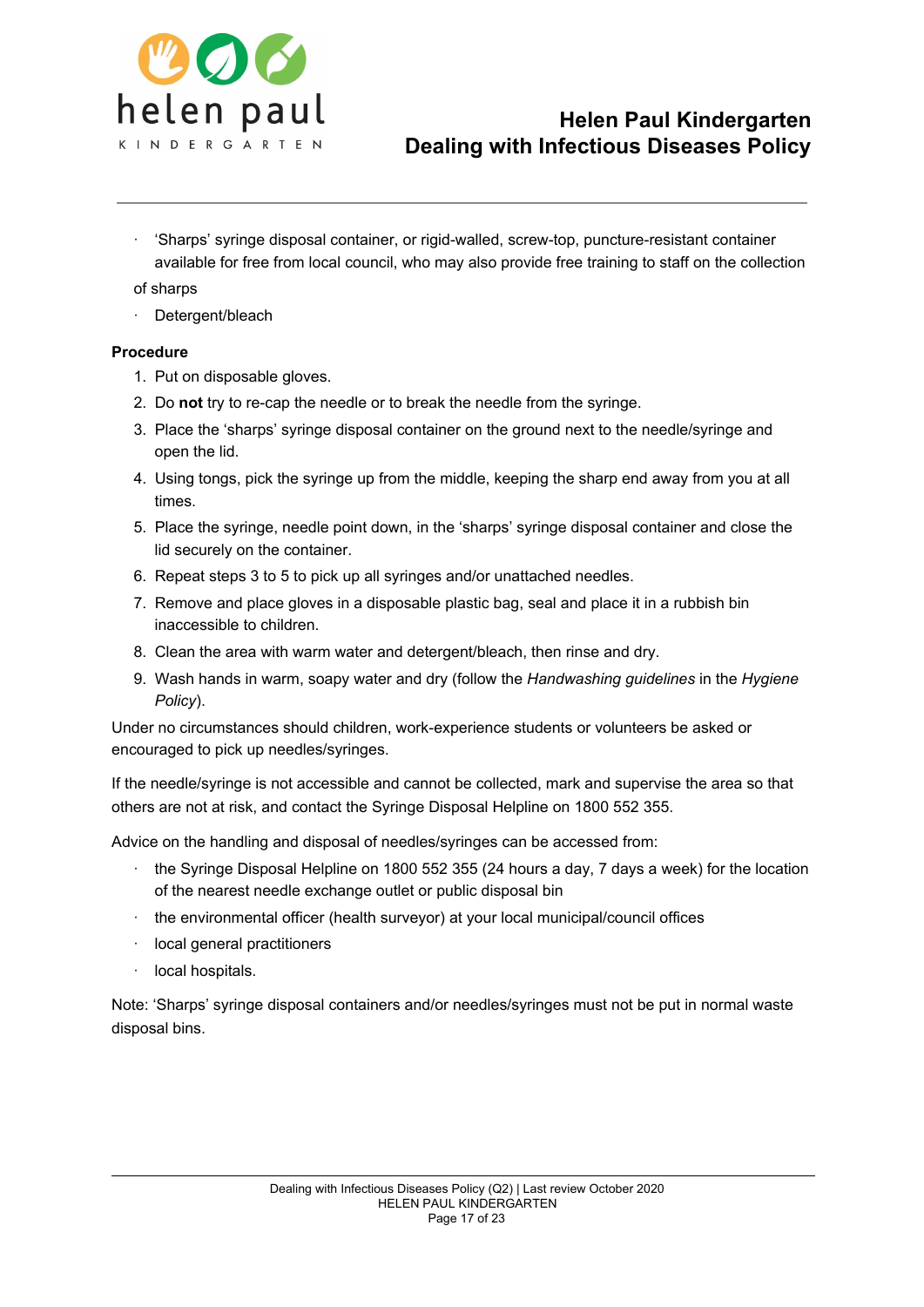

# **ATTACHMENT 5: ACTIONS FOR EARLY CHILDHOOD AND CARE SERVICES IN AN EPIDEMIC OR PANDEMIC EVENT**

Early childhood education and care services should consider a variety of strategies to support physical distancing and good hygiene practices to reduce the risk of infection transmission within the practical limitations of an early learning environment.

The following actions are to be considered, adapted and implemented as necessary according to the education setting and the individual needs of the staff, children and the wider service community.

- · Display educational materials, which can be downloaded and printed from the [Department](http://www.dhhs.vic.gov.au/coronavirus) of Health and Human [Services](http://www.dhhs.vic.gov.au/coronavirus) (DHHS) website
- · Comply with National Health and Medical Research Council (NHMRC) guidance Staying [healthy:](https://www.nhmrc.gov.au/about-us/publications/staying-healthy-preventing-infectious-diseases-early-childhood-education-and-care-services) [Preventing](https://www.nhmrc.gov.au/about-us/publications/staying-healthy-preventing-infectious-diseases-early-childhood-education-and-care-services) infectious diseases in early childhood education and care services
- · Alert your approved provider about any child or staff absenteeism due to an infectious outbreak.
- · Keep parents and staff informed of the actions you are taking.

### **ACTIONS**

Perhaps the most important action early childhood services can take to reduce the risk of infection transmission is to ensure that any unwell staff and children remain at home.

Staff or children most at risk of severe illness should individually assess appropriateness for on-site attendance at this time, with support from their medical practitioner.

It is important that visitors to early childhood services are limited to those delivering or supporting essential services and operations during a pandemic situation.

- · All unwell staff and children must stay home.
- · Parents/carers of children with complex medical needs (including those with compromised immune systems), should seek advice from the child's medical practitioner to support decision-making about whether on-site education and care is suitable, noting that this advice may change depending on the status of the pandemic in Victoria.
- · Additional staff, including parent volunteers, should be discouraged from attending the service at this time. Ensure vigilance is maintained through the use of the visitor signing in and out record book including their contact details.
- · Parent information sessions and interviews should meet physical distancing requirements of 1.5 metres between adults, or else be replaced with virtual alternatives.

### **HYGIENE**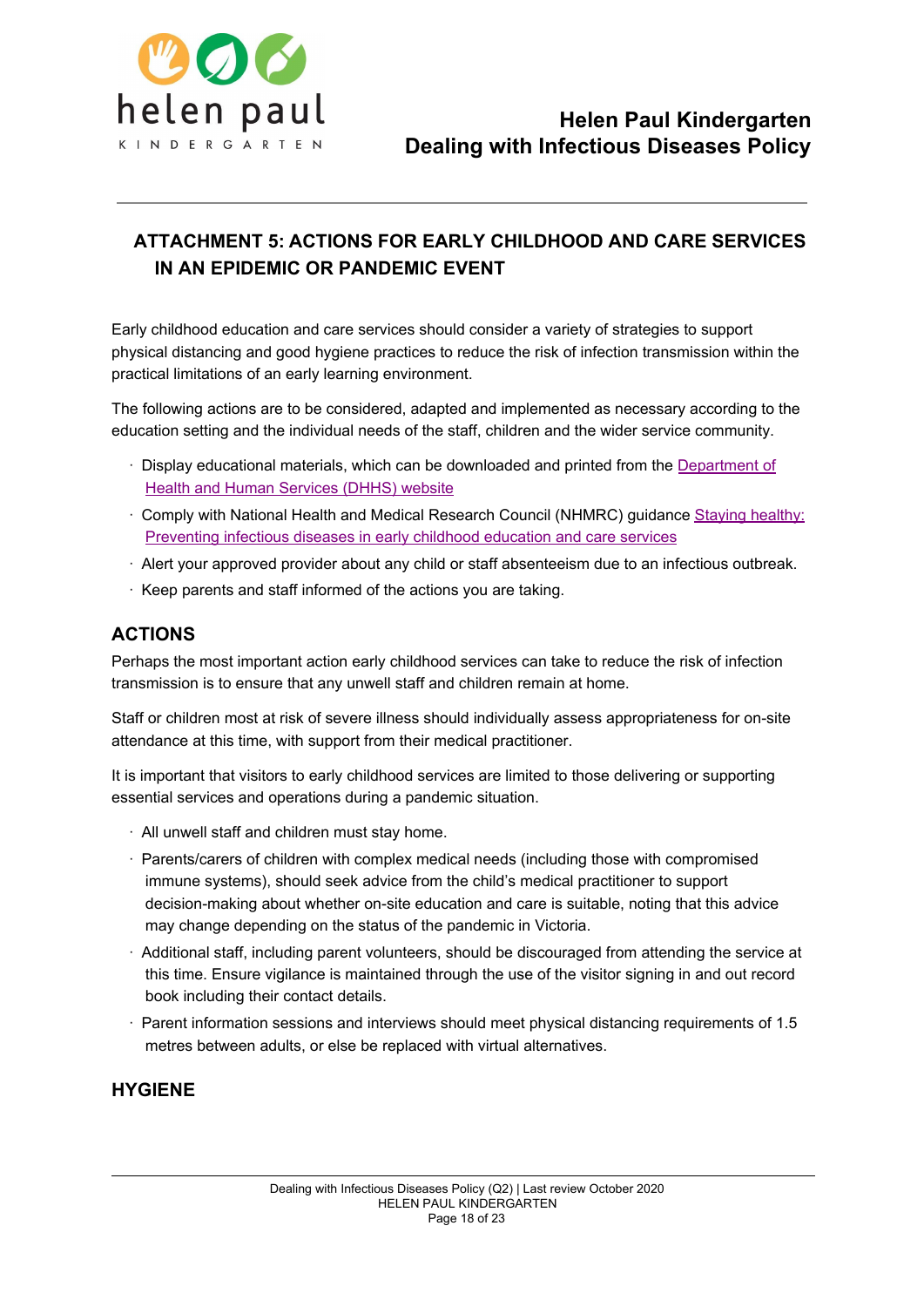

Everyone can protect themselves and prevent the spread of infection by continuing effective hand hygiene.

- · All staff and children should undertake regular hand hygiene, particularly on arrival to the service, before and after eating, after blowing their nose, coughing, sneezing or using the toilet. You are a good role model for the children and their parents/carers, so actively talk about why everyone needs to wash their hands and the importance of everyone doing this.
- · Make sure liquid soap and running water, or alcohol-based hand sanitiser, is available at the entrance of the facility and throughout.
- · Tissues should be readily accessible with bins provided in each room and in outdoor areas for easy disposal.
- · It is recommended that children do not drink directly from drinking fountains at this time. Children should bring their own water bottle for use (and refilling) at the service.
- · Ensure the highest hygiene practices amongst food handlers as per NHMRC guidance [Staying](https://www.nhmrc.gov.au/about-us/publications/staying-healthy-preventing-infectious-diseases-early-childhood-education-and-care-services) healthy: [Preventing](https://www.nhmrc.gov.au/about-us/publications/staying-healthy-preventing-infectious-diseases-early-childhood-education-and-care-services) infectious diseases in early childhood education and care services. Sharing of food should not occur.
- · Use of mobile phones by staff should be discouraged. Staff should be reminded to clean their phones regularly.

## **ARRIVAL AND DEPARTURE**

To assist in minimising the spread of infection, procedures to reduce close proximity between attendees at the service should be considered.

- · Consider the arrival and departure procedures for children and, where possible, minimise opportunities for parents and carers to gather in groups, especially in foyers and in children's play areas.
- · It may be possible, for example, for children to be dropped off and picked up in the service entrance or foyer.
- · While staggered start and finish times occur naturally in some service types, early childhood education and care services will often have one arrival and pick up time. Consider how the arrival and pick up time could be spread out. One example may be to divide the group and allocate times, noting that it is not expected that session times are extended to accommodate additional arrival and departure procedures.
- · Greeting parents and children at the front door in the morning and during pick up times will allow for one-on-one communication with families while practising physical distancing and providing opportunities to consider whether children are showing any signs of being unwell.

## **CONSIDERATIONS FOR TEACHING AND LEARNING ENVIRONMENTS**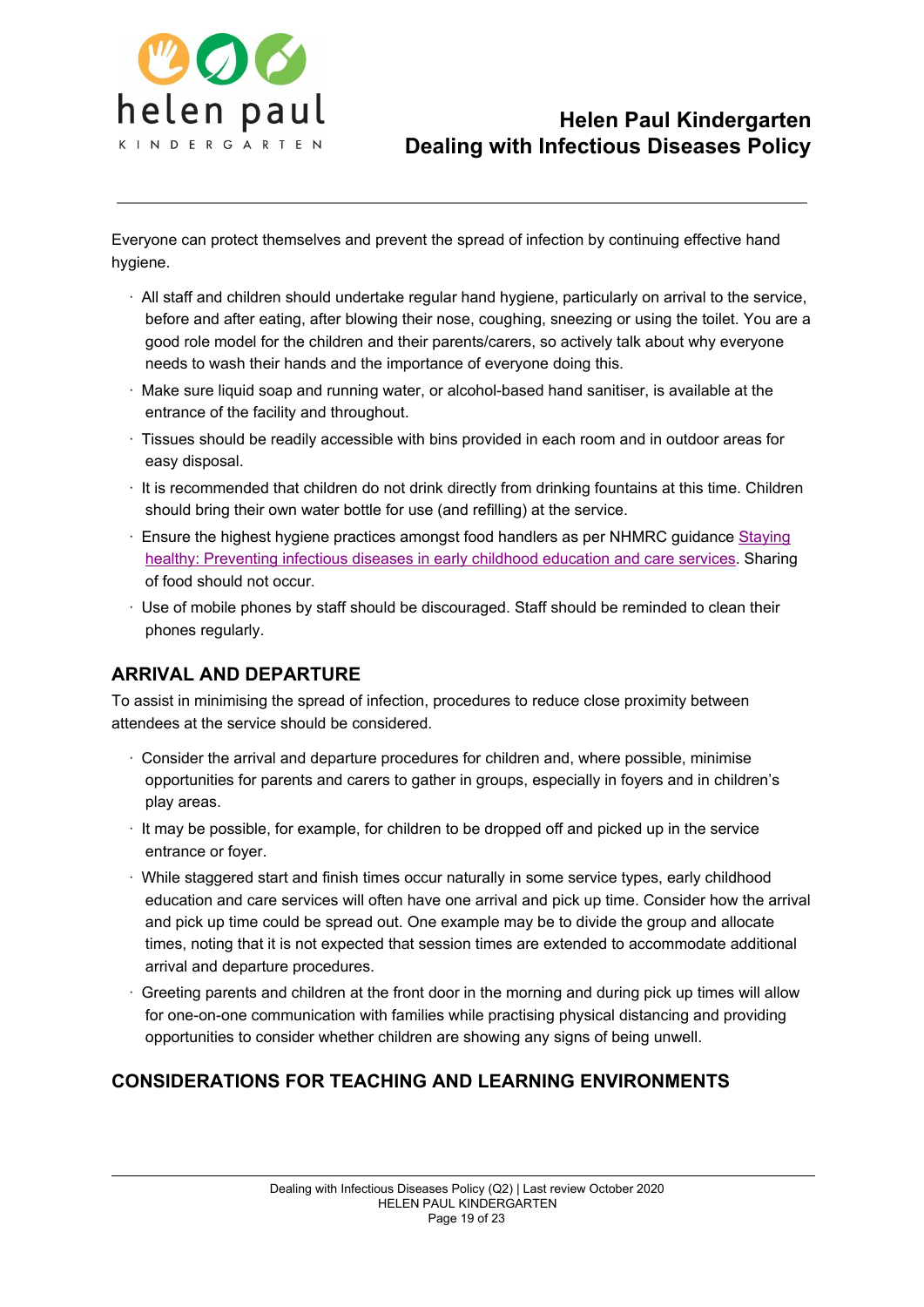

Maintaining a physical distance of 1.5 metres will not be practical in early childhood services. Physical distancing is most important between adults.

Reducing mixing between different age or room groups is recommended as a precautionary measure to minimise risk of spread of transmission and aid containment.

- · Consider small group play, staggered mealtimes and indoor/outdoor play opportunities whenever possible.
- · Windows should be open during the day to promote air flow where possible.
- · Consider the setup of the room and the placement of the activities and limit the number of whole group activities.
- · Rather than having group times where everyone is sitting on the mat, consider using informal opportunities to engage with the children/read books/do storytelling with small groups of children at a time.
- · For younger children, particularly consider the rotation of toys more often and increase the frequency of cleaning toys. Sharing of toys that have been placed in mouths should be monitored and avoided.
- · Wherever possible and where you have enough staffing for adequate supervision, consider operating an indoor/outdoor program.
- · A greater range of activities will encourage children and staff to spread out more broadly.
- · Mixing of staff and children between rooms should be minimised where possible. It is acknowledged that staff may need to move between rooms to support breaks and, in these situations, staff should be reminded of the importance of hand hygiene.
- · Where multiple staff are in a room, remind staff to maintain physical distancing from each other as much as practical.

### **CONSIDERATIONS FOR OFFICES AND STAFF FACILITIES**

- · Close proximity between staff should be avoided, where possible, and especially in offices and staff rooms.
- · Workstations should be spaced out as much as possible, and the number of staff in offices limited. Where possible, staff should use separate offices.
- · Remind staff to maintain physical distancing from each other as much as possible in the reception, staff room and offices.

### **CLEANING AND FACILITIES MANAGEMENT**

- · Environmental cleaning, coupled with regular hand hygiene, remains important to reduce the risk of infection transmission.
- · Services should maintain full adherence to the NHMRC childcare cleaning guidelines, in addition: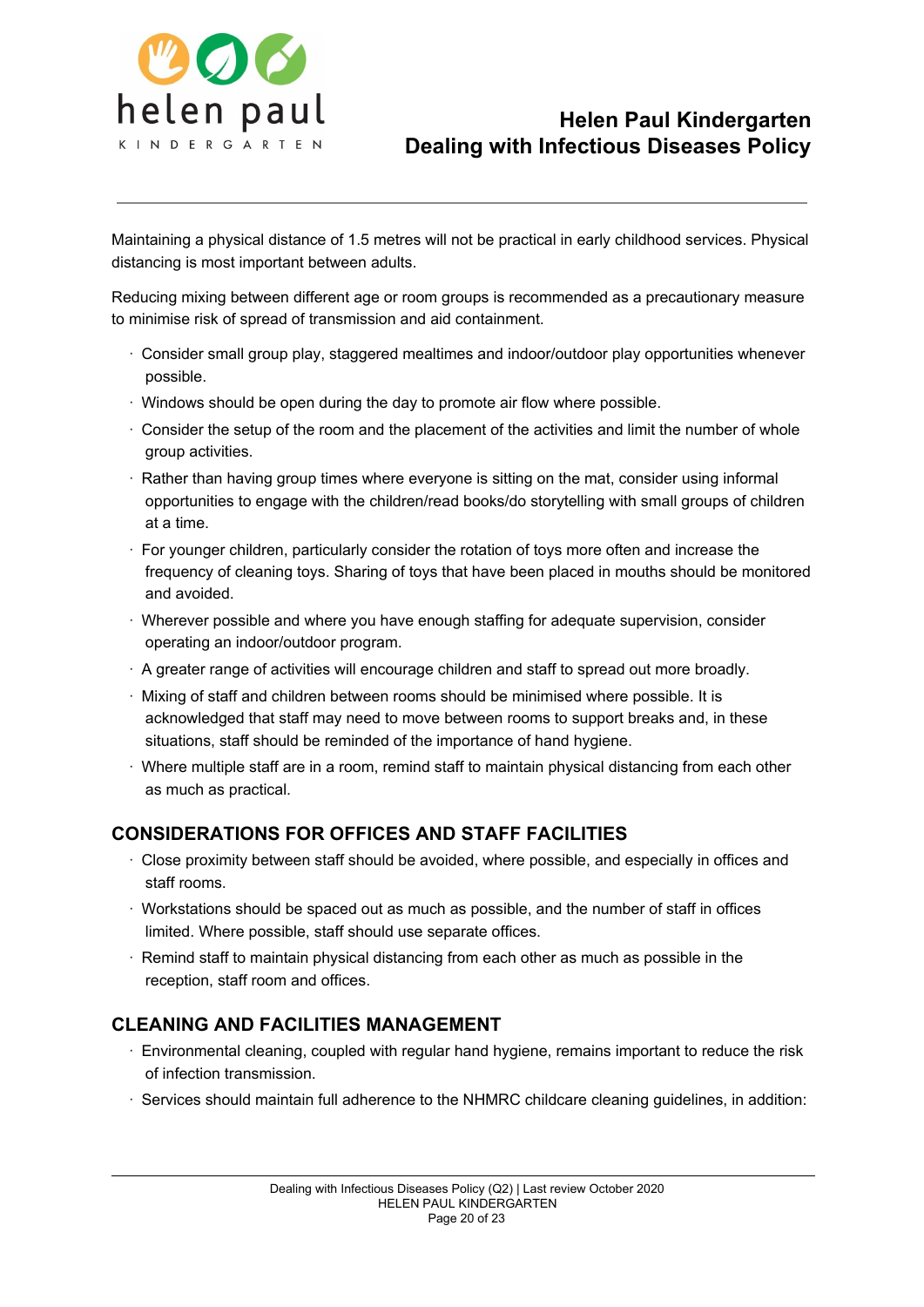

- clean and disinfect high-touch surfaces at least daily (e.g. play gyms, tables, hard-backed chairs, doorknobs, light switches, phones, remotes, handles, desks, toilets, sinks, kitchenware).
- wash and launder play items and toys including washable plush toys, as appropriate, in accordance with the manufacturer's instructions. If possible, launder items using the warmest appropriate water setting for the items and dry items completely.
- note, disinfecting and cleaning of toys and equipment is not required after every use.
- · Hand hygiene before and after use of shared equipment is recommended. (For example, prior to a new activity).
- · Excursions should not be undertaken other than to local parks.

## **PROVISION OF ROUTINE CARE AND FIRST AID**

Physical distancing is not practical when providing direct care. In this situation, standard precautions, including hand hygiene, are important for infection control.

- · Standard precautions are advised when coming in to contact with someone for the purpose of providing routine care, assistance or first aid. Also see NHMRC guidance [S](https://www.nhmrc.gov.au/about-us/publications/staying-healthy-preventing-infectious-diseases-early-childhood-education-and-care-services)taying [healthy:](https://www.nhmrc.gov.au/about-us/publications/staying-healthy-preventing-infectious-diseases-early-childhood-education-and-care-services) [Preventing](https://www.nhmrc.gov.au/about-us/publications/staying-healthy-preventing-infectious-diseases-early-childhood-education-and-care-services) infectious diseases in early childhood education and care services.
- · Always wash hands with soap and water or use a hand sanitiser before and after performing routine care or first aid.
- · Additional Personal Protective Equipment (PPE), for example face masks, is not required to provide routine care or first aid for children who are well.

## **MANAGEMENT OF AN UNWELL CHILD OR STAFF MEMBER**

It is important that any staff member or child who becomes unwell while at an early childhood service returns home. Sensible steps services can take while a child awaits collection by a parent or carer as a precaution.

- · Staff or children should be isolated in the kindergarten foyer with suitable supervision and collected by a parent/carer as soon as possible.
- · Where staff or children are experiencing compatible symptoms important actions to take include hand hygiene, physical distance and where possible putting on a face mask.
- · Face masks should not be used in situations where an individual is unable to safely or practically tolerate a mask (e.g. a child with complex medical needs, including existing respiratory needs, and younger children).
- · Urgent medical attention should be sought where indicated.
- · Health care plans, where relevant, should be updated to provide additional advice on monitoring and identification of the unwell child in the context of an epidemic or pandemic.